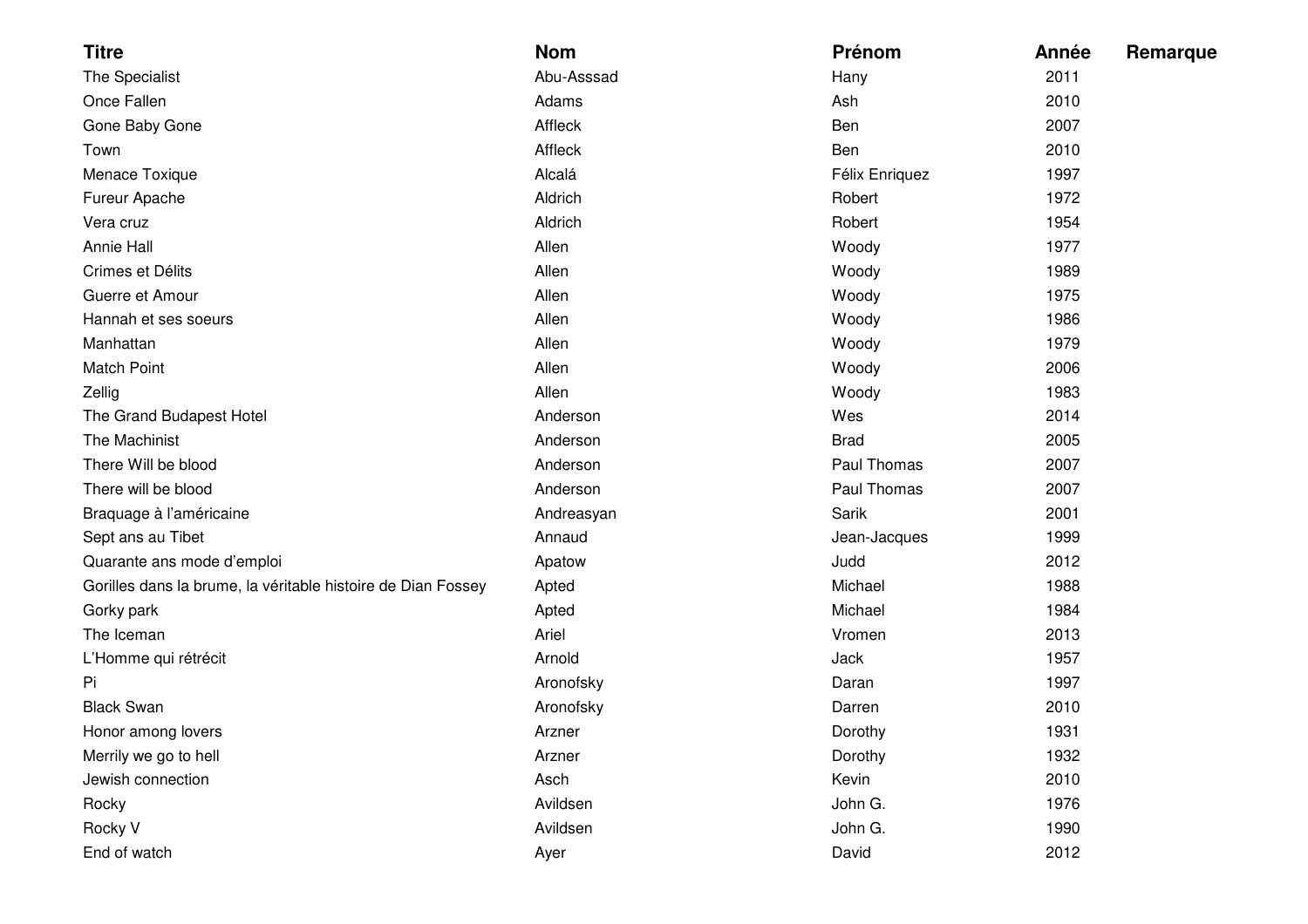| <b>Titre</b>                         | <b>Nom</b>        | Prénom        | Année<br>Remarque |
|--------------------------------------|-------------------|---------------|-------------------|
| Street Kings, au bout de la nuit     | Ayer              | David         | 2008              |
| Fièvre du samedi soir                | Badham            | John          | 1977              |
| U. S. Marshals                       | <b>Baird</b>      | <b>Stuart</b> | 1998              |
| Beo wulf, la légende de              | Baker             | Graham        | 2007              |
| Renegade                             | Barboni           | Enzo          | 1987              |
| Fire with fire, vengeance par le feu | <b>Barrett</b>    | David         | 2012              |
| En Sursis                            | <b>Bartkowiak</b> | Andrzej       | 2003              |
| Hors limites                         | <b>Bartkowiak</b> | Andrze        | 2001              |
| <b>Hors Limites</b>                  | <b>Bartkowiak</b> | Andrzej       | 2000              |
| No Pain no Gain                      | Bay               | Michael       | 2013              |
| Jesse James contre Frankenstein      | Beaudine          | William       | 1966              |
| Deux font la "Père"                  | Beker             | Walt          | 2009              |
| Wanted                               | Bekmambetov       | Timur         | 2008              |
| Very Bad Things                      | Berg              | Peter         | 1998              |
| Vendetta                             | Berry             | Dennis        | 2001              |
| Démineurs                            | <b>Bigelow</b>    | Kathryn       | 2008              |
| Thérapie de couples                  | Billingsley       | Peter         | 2009              |
| <b>Comanche Station</b>              | <b>Boetticher</b> | <b>Budd</b>   | 1959              |
| Le Déserteur de Fort Alamo           | <b>Boetticher</b> | <b>Budd</b>   | 1953              |
| King Rising                          | Boll              | Uwe           | 2006              |
| Speed 2, cap sur le danger           | Bont de           | Jan           | 1997              |
| La Mine du texan                     | <b>Bradbury</b>   | Robert N.     | 1934              |
| Démolition man                       | <b>Brambilla</b>  | Marco         | 1993              |
| La Vengeance aux deux visages        | <b>Brando</b>     | Marlon        | 1961              |
| Secret Identity                      | <b>Brandt</b>     | Michael       | 2011              |
| La Loi du campus                     | Braverman         | Charles       | 1986              |
| Le Temps d'un week end               | <b>Brest</b>      | Martin        | 1992              |
| Big Fish                             | <b>Burton</b>     | Tim           | 2004              |
| Charlie et la chocolaterie           | <b>Burton</b>     | Tim           | 2005              |
| Edward aux mais d'argent             | <b>Burton</b>     | Tim           | 1990              |
| Ed Wood                              | <b>Burton</b>     | Tim           | 1994              |
| Young Guns                           | Cain              | Christopher   | 1998              |
| Casino royal                         | Campbell          | Martin        | 1967              |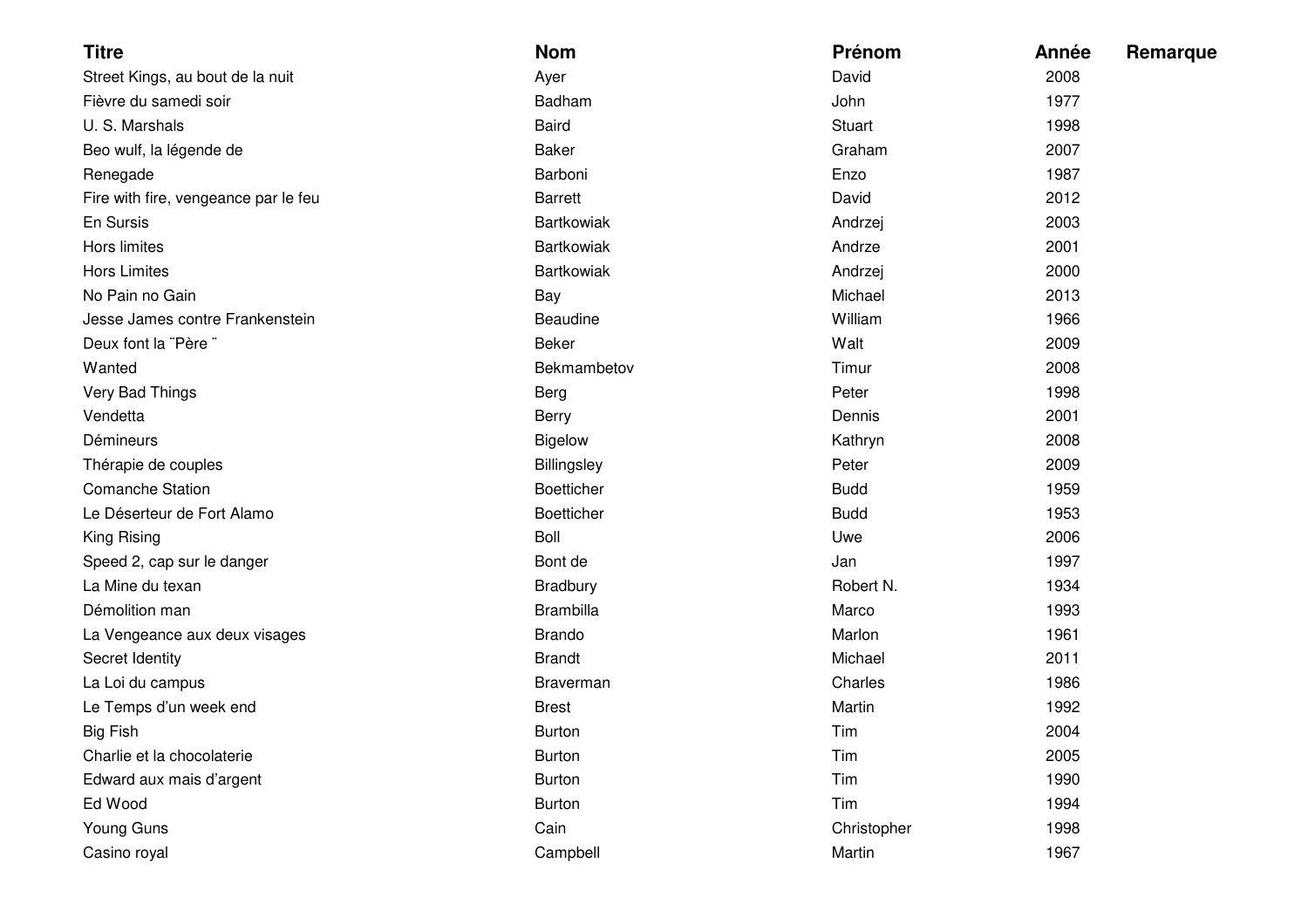| <b>Titre</b>                            | <b>Nom</b>        | Prénom              | Année | Remarque |
|-----------------------------------------|-------------------|---------------------|-------|----------|
| Hors de contrôle                        | Campbell          | Martin              | 2010  |          |
| La Vie est belle                        | Capra             | Frank               | 1946  |          |
| Quarante ans et toujours puceau         | Carell            | <b>Steve</b>        | 2005  |          |
| La Mise à prix                          | Carnahan          | Joe                 | 2006  |          |
| L'Agence tous risques                   | Carnahan          | Joe                 | 2010  |          |
| L'Antre de la Folie                     | Carpenter         | John                | 2007  |          |
| Lettres a un tueur                      | Carson            | David               | 1998  |          |
| Save the last dance                     | Carter            | Thomas              | 2001  |          |
| Vingt quatre heures chrono - Rédemption | Cassar            | Jon                 | 2008  |          |
| The Notebook                            | Cassavetes        | <b>Nick</b>         | 2004  |          |
| Les Guerriers du Bronx                  | Castellari        | Enzo G.             | 1982  |          |
| <b>Full Monty</b>                       | Cattaneo          | Peter               | 1997  |          |
| Ripley's game                           | Cavani            | Liliana             | 2002  |          |
| Deux soeurs pour un roi                 | Chadwick          | Justin              | 2008  |          |
| Skulls 2                                | Chapelle          | Joe                 | 2002  |          |
| <b>Borat</b>                            | Charles           | David               | 2006  |          |
| Motorway                                | Cheang            | Soi                 | 2012  |          |
| Crazy Kung Fu                           | Chow              | Stephen             | 2004  |          |
| Häxan                                   | Christensen       | Benjamin            | 1922  |          |
| Droit de tuer                           | chumacher         | Joël S              | 1996  |          |
| Bangkok dangerous                       | Chun & Danny Pang | Oxide Pan           | 2008  |          |
| Tre Dell'Operazione Drago               | Clouse            | Robert              | 1973  |          |
| No Country for old men                  | Coen              | Joel et Ethan       | 2008  |          |
| Arizona Junior                          | Cohen             | Joël et Ethan       | 1987  |          |
| Big Lebowski                            | Cohen             | Joel                | 1998  |          |
| Dragon, l'histoire de Bruce Lee         | Cohen             | Rob                 | 1993  |          |
| Miller's Crossing                       | Cohen             | E et J              | 1990  |          |
| Non -Stop                               | Collet-Serra      | Jaume               | 2014  |          |
| Apocalypse Now                          | Coppola           | <b>Francis Ford</b> | 1979  |          |
| Jardins de pierre                       | Coppola           | <b>Francis Ford</b> | 1987  |          |
| Lost in translation                     | Coppola           | Sofia               | 2003  |          |
| Marie-Antoinette                        | Coppola           | Sofia               | 2005  |          |
| Le Parrain                              | Coppola           | <b>Francis Ford</b> | 1972  |          |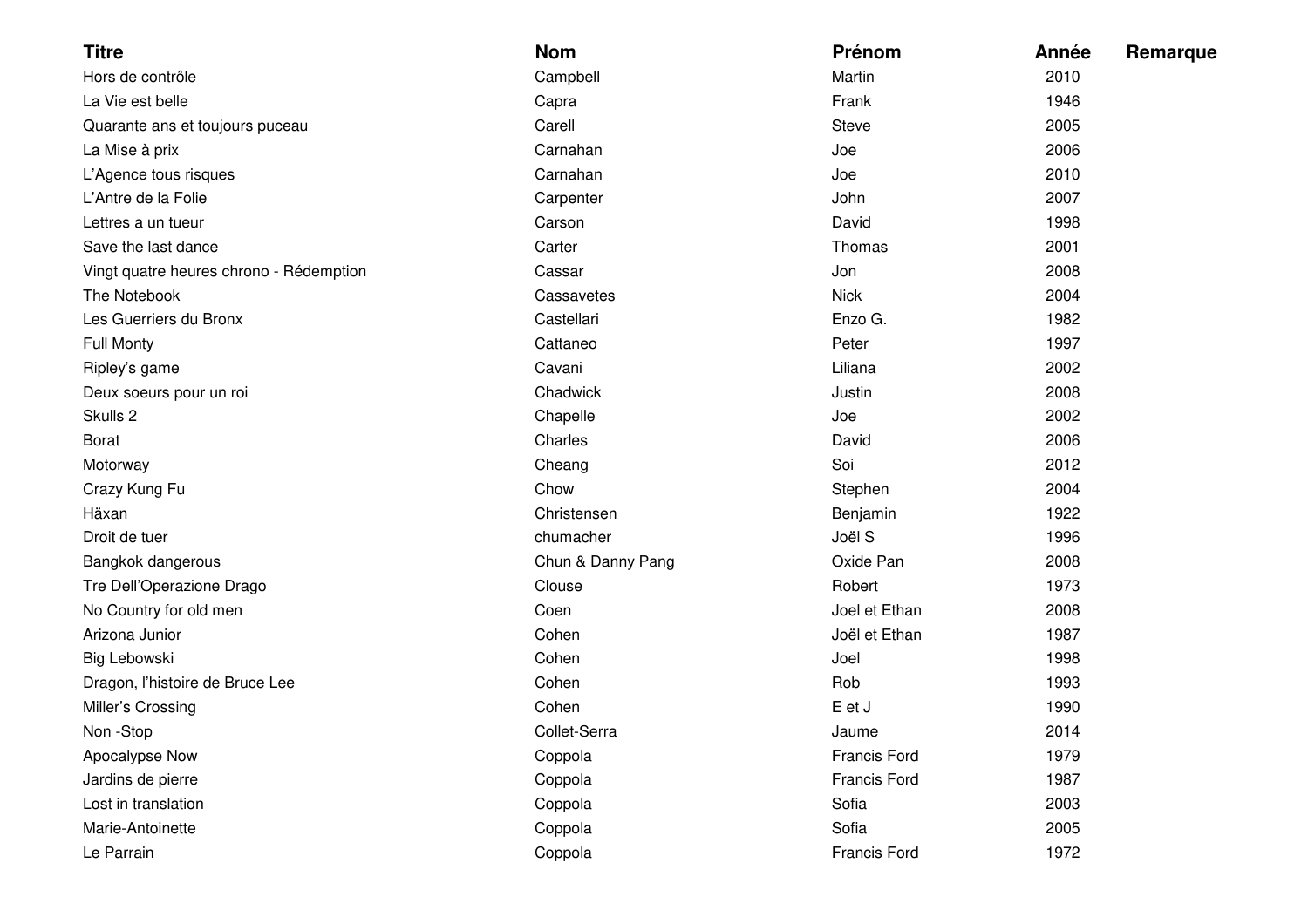| <b>Titre</b>                          | <b>Nom</b>     | Prénom       | Année | Remarque |
|---------------------------------------|----------------|--------------|-------|----------|
| Peggy Sue s'est mariée                | Coppola        | Francis Ford | 1986  |          |
| Life                                  | Corbijn        | Anton        | 2015  |          |
| Cobra                                 | Cosmatos       | George P.    | 1999  |          |
| Tombstone                             | Cosmatos       | George Pan   | 1993  |          |
| Coast Guards, secourir ou périr       | Costner        | Kevin        | 2006  |          |
| Danse avec les Loups                  | Costner        | Kevin        | 1990  |          |
| Open Range                            | Costner        | Kevin        | 2003  |          |
| Rapid Fear                            | Cox            | Geoff        | 2004  |          |
| Wonderland                            | Cox            | James        | 2003  |          |
| Monwest                               | Crichton       | Michael      | 1973  |          |
| Promesse d'une vie                    | Crowe          | Russel       | 2014  |          |
| Comancheros                           | Curtis         | Michael      | 1961  |          |
| Good Morning England                  | Curtis         | Richard      | 2009  |          |
| Il était temps                        | Curtis         | Richard      | 2013  |          |
| <b>Billy Elliot</b>                   | Daldry         | Stephen      | 1999  |          |
| The Reader                            | Daldry         | Stephen      | 2008  |          |
| No Place to hide                      | Danus          | Richard      | 1992  |          |
| La Colline des Potences               | Daves          | Delmer       | 1959  |          |
| Trois heures dix to Yuma              | Daves          | Delmer       | 1957  |          |
| Fugitif                               | Davis          | Andrew       | 1993  |          |
| Meurtre parfait                       | Davis          | Andrew       | 1998  |          |
| Nico                                  | Davis          | Andrew       | 1988  |          |
| Piège en haute mer                    | Davis          | Andrew       | 1992  |          |
| Le Labyrinthe de Pan                  | Del Toro       | Guillermo    | 2006  |          |
| The Silence of the lambs              | Demme          | Jonathan     | 1991  |          |
| Alatriste Capitaine                   | Diaz Yanes     | Agustin      | 2005  |          |
| Double identity                       | Dimster        | Dennis       | 2010  |          |
| Anzio                                 | Dmytryk        | Edward       | 1968  |          |
| Western légendaires : La Lance brisée | <b>Dmytryk</b> | Edward       | 1954  |          |
| La Flèche brisée                      | <b>Dmytryk</b> | Edward       | 1954  |          |
| L'Homme aux colts d'or                | <b>Dmytryk</b> | Edward       | 1959  |          |
| Braquage à l'anglaise                 | Donaldson      | Roger        | 2008  |          |
| Pacte                                 | Donaldson      | Roger        | 2011  |          |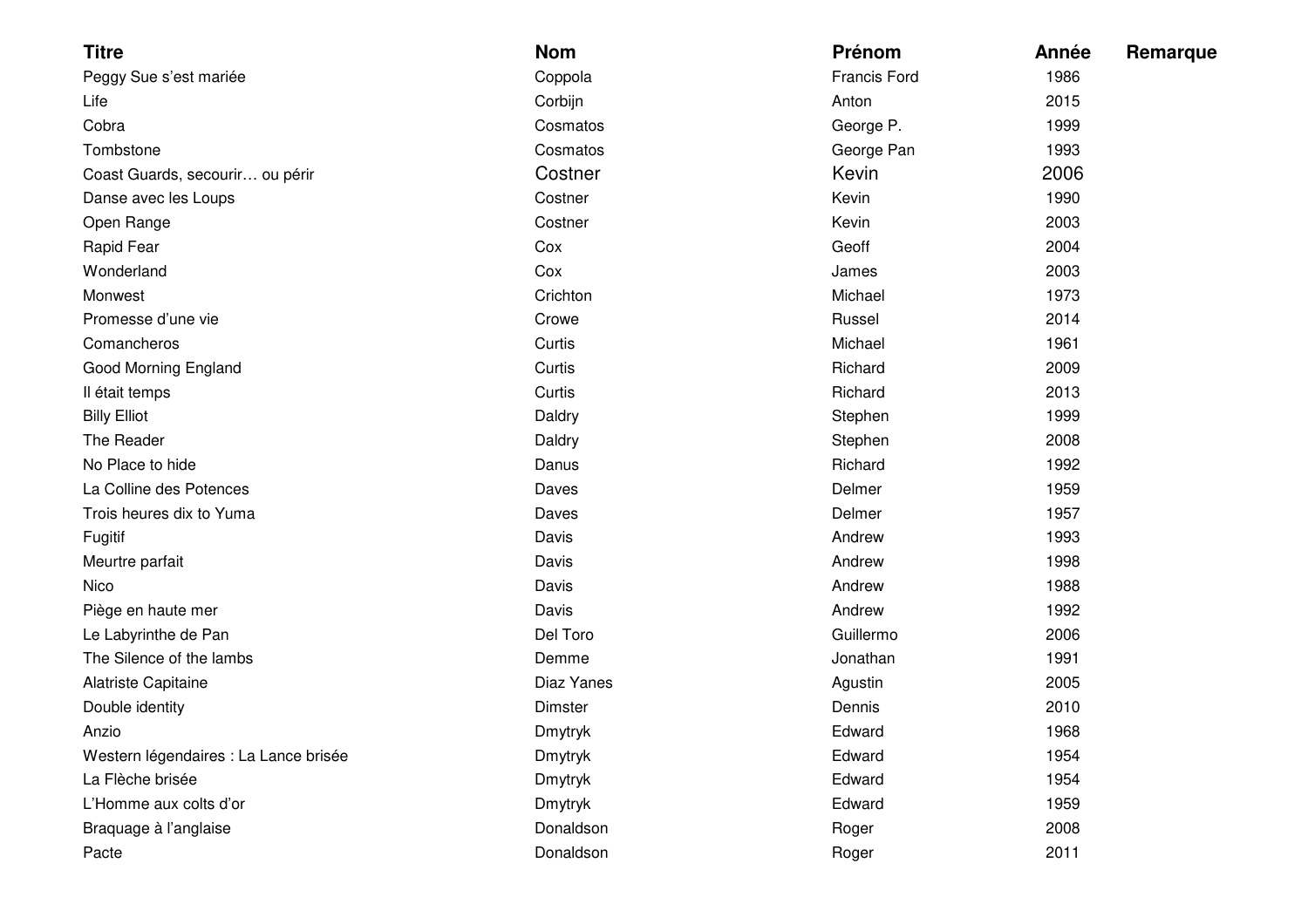| <b>Titre</b>                                   | <b>Nom</b>     | Prénom  | Année | Remarque |
|------------------------------------------------|----------------|---------|-------|----------|
| Thirteen days                                  | Donaldson      | Roger   | 2000  |          |
| L'Arme fatale                                  | Donner         | Richard | 1987  |          |
| L'Arme fatale 2                                | Donner         | Richard | 1987  |          |
| L'Arme fatale 3                                | Donner         | Richard | 1992  |          |
| L'Arme fatale 4                                | Donner         | Richard | 1998  |          |
| Assassins                                      | Donner         | Richard | 1998  |          |
| Complot                                        | Donner         | Richard | 1997  |          |
| Bonanza 3 épisodes                             | Dortort        | David   | 1959  |          |
| Barquero                                       | Douglas        | Gordon  | 1970  |          |
| Cyrus                                          | <b>Duplass</b> | Jay     | 2010  |          |
| <b>Bronco Billy</b>                            | Eastwood       | Clint   | 1980  |          |
| Chasseur blanc, coeur noir                     | Eastwood       | Clint   | 2011  |          |
| Créance de sang                                | Eastwood       | Clint   | 2002  |          |
| L'Echange                                      | Eastwood       | Clint   | 2008  |          |
| L'Epreuve de force                             | Eastwood       | Clint   | 1977  |          |
| L'Homme des hautes plaines                     | Eastwood       | Clint   | 1973  |          |
| Impitoyable                                    | Eastwood       | Clint   | 1992  |          |
| Invictus                                       | Eastwood       | Clint   | 2009  |          |
| Josey Wales hors-la-loi                        | Eastwood       | Clint   | 1976  |          |
| Jugé coupable                                  | Eastwood       | Clint   | 1999  |          |
| Lettres d'Iwo Jima                             | Eastwood       | Clint   | 2007  |          |
| Le Maître de guerre                            | Eastwood       | Clint   | 1986  |          |
| Mémoire de nos Pères                           | Eastwood       | Clint   | 2006  |          |
| Million Dollar Baby                            | Eastwood       | Clint   | 2005  |          |
| Un Monde parfait                               | Eastwood       | Clint   | 1993  |          |
| <b>Mystic River</b>                            | Eastwood       | Clint   | 2008  |          |
| Les Pleins pouvoirs                            | Eastwood       | Clint   | 1997  |          |
| Sudden impact, le retour de l'inspecteur Harry | Eastwood       | Clint   | 1983  |          |
| Jules César                                    | Edel           | Uli     | 2002  |          |
| Captive                                        | Egoyab         | Atom    | 2015  |          |
| Dix mille (10'000)                             | Emmerich       | Roland  | 2008  |          |
| Le Jour d'après                                | Emmerich       | Roland  | 2004  |          |
| The Patriot, le chemin de la liberté           | Emmerich       | Roland  | 2000  |          |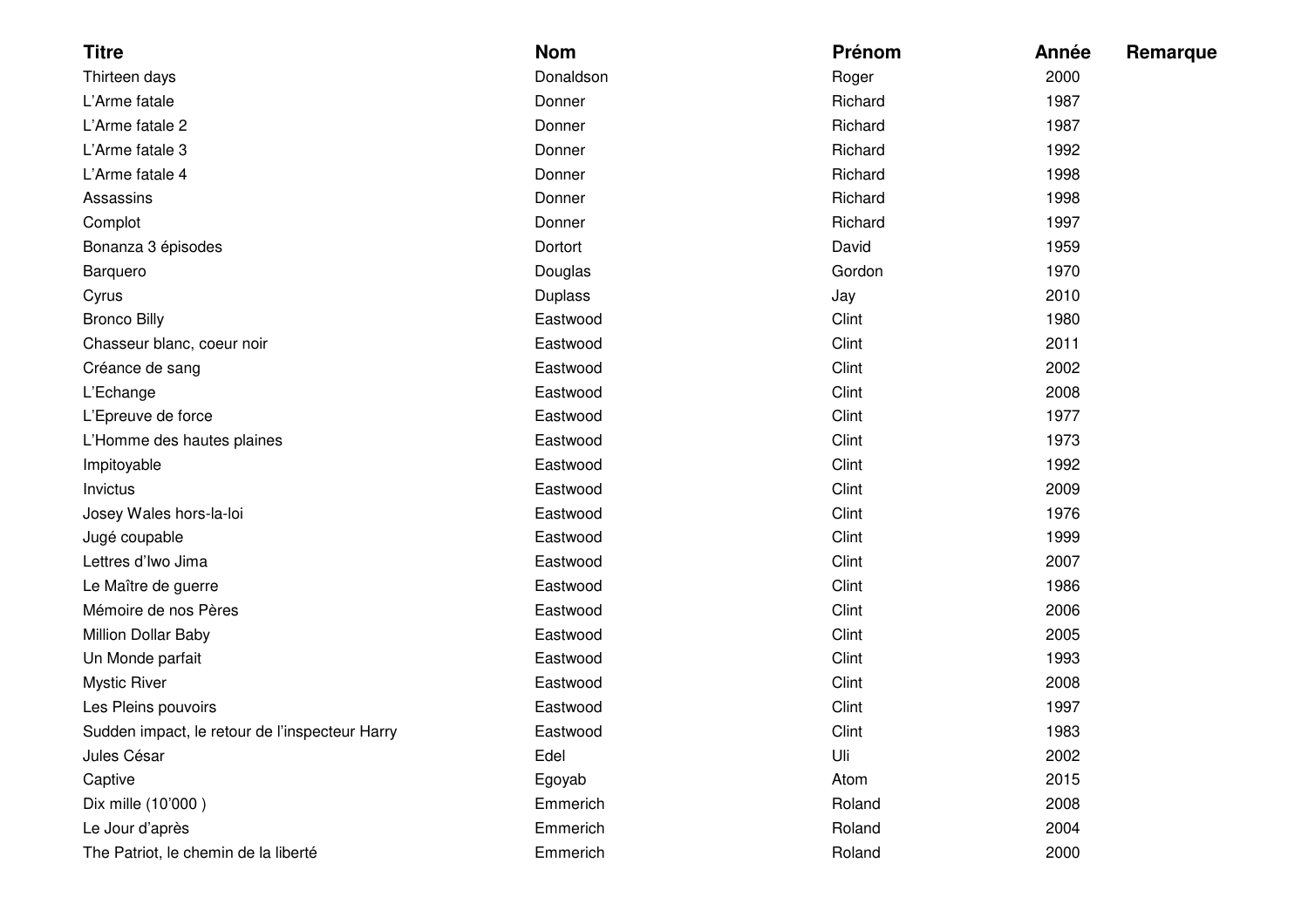| <b>Titre</b>                                                  | <b>Nom</b>                         | Prénom  | Année      | Remarque |
|---------------------------------------------------------------|------------------------------------|---------|------------|----------|
| White House Down                                              | Emmerich                           | Roland  | 2013       |          |
| Lovers and Lollipops / Le petit fugitif / Weddings and Babies | Engel / Orkin Ruth / Asley Ray     | Morris  | 1953/55/58 | 2 DVD    |
| Ecumeurs                                                      | Enright                            | Ray     | 1942       |          |
| Hollywood, dans l'ombre des studios                           | Erskine, Anton Lorenze, Phil Rosen | Chester | 1934       |          |
| Enfant 44                                                     | Espinosa                           | Daniel  | 2014       |          |
| La Guerre des pères                                           | Famuyia                            | Rick    | 2010       |          |
| L'Inspecteur ne renonce jamais                                | Fargo                              | James   | 1976       |          |
| Femmes de ses rêves                                           | Farrelly                           | Peter   | 2007       |          |
| Hondo                                                         | Farrow                             | John    | 1953       |          |
| Vaqero                                                        | Farrow                             | John    | 1953       |          |
| Smith le taciturne                                            | Fenton                             | Leslie  | 1948       |          |
| You again                                                     | Fickman                            | Andy    | 2010       |          |
| Little Children                                               | Field                              | Todd    | 2001       |          |
| Ennemis jurés                                                 | Fiennes                            | Ralph   | 2012       |          |
| La Gorge du Diable                                            | Figgis                             | Mike    | 2003       |          |
| Millénium                                                     | Fincher                            | David   | 2009       |          |
| Seven                                                         | Fincher                            | David   | 1995       |          |
| <b>Benjamin Button</b>                                        | Fischer                            | David   | 2009       |          |
| Panic room                                                    | Fischer                            | David   | 2002       |          |
| Rencontre avec le mal                                         | Fisher                             | Chris   | 2011       |          |
| Street Kings 2, Moto city                                     | Fisher                             | Chris   | 2011       |          |
| Dernières heures à Denvers                                    | Fleder                             | Gary    | 1995       |          |
| Le Maître du jeu                                              | Fleder                             | Gary    | 2003       |          |
| Gangster Squad                                                | Fleischer                          | Ruben   | 2012       |          |
| La Proposition                                                | Fletcher                           | Anne    | 2009       |          |
| Justice sauvage                                               | Flynn                              | John    | 1991       |          |
| Héritage de la haine                                          | Foley                              | James   | 1996       |          |
| Les Cavaliers                                                 | Ford                               | John    | 1959       |          |
| Charge héroïque                                               | Ford                               | John    | 1949       |          |
| Chevauchée fantastique                                        | Ford                               | John    | 1939       |          |
| Les Cheyennes                                                 | Ford                               | John    | 1964       |          |
| Convoi de braves                                              | Ford                               | John    | 1950       |          |
| L'Homme qui tua Liberty Valance                               | Ford                               | John    | 1962       |          |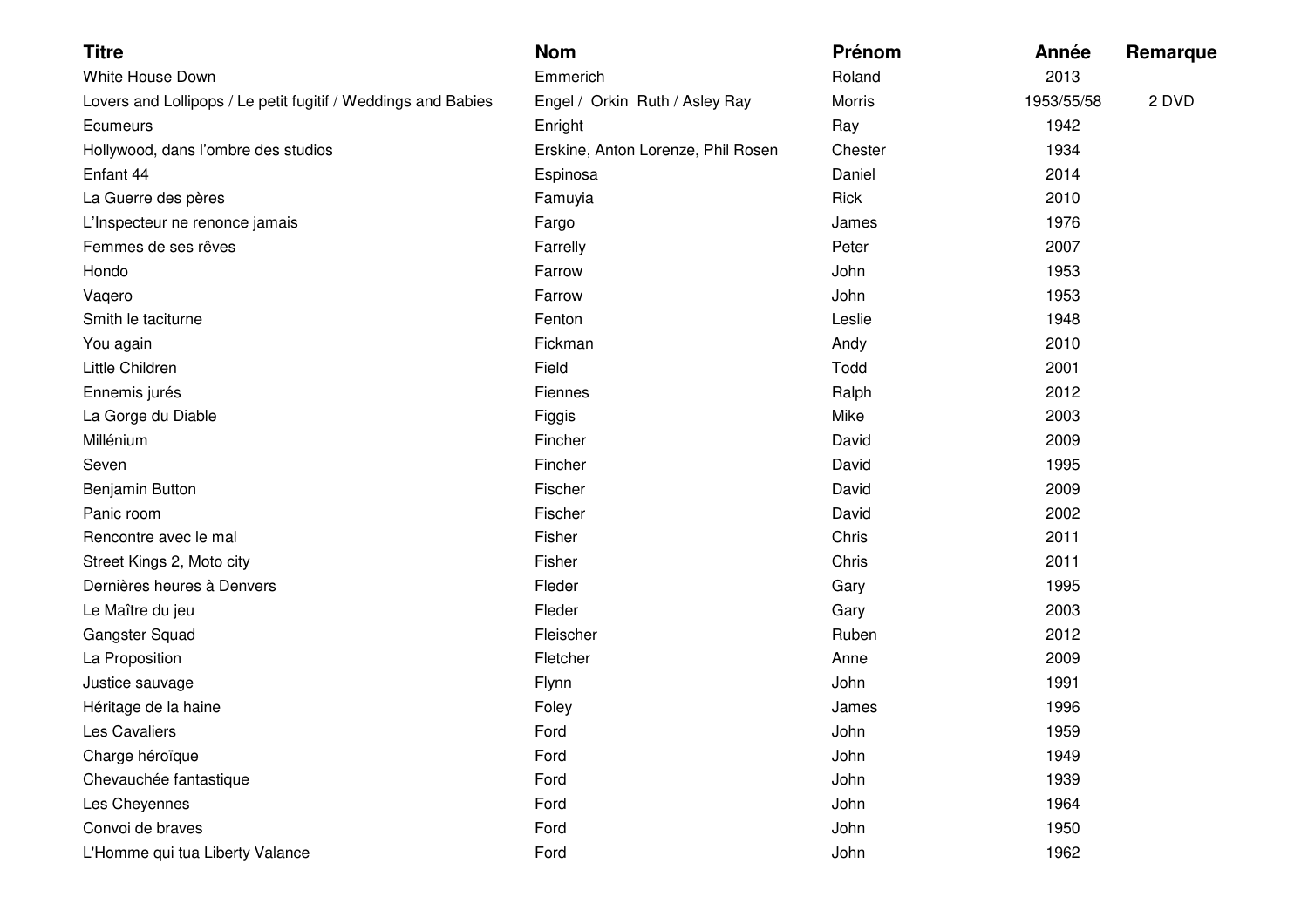| <b>Titre</b>                                               | <b>Nom</b>                     | Prénom    | Année | Remarque |
|------------------------------------------------------------|--------------------------------|-----------|-------|----------|
| Massacre de Fort Apache                                    | Ford                           | John      | 1948  |          |
| La Prisonnière du désert                                   | Ford                           | John      | 1956  |          |
| Rio Grande                                                 | Ford                           | John      | 1950  |          |
| Le Chevauchée fantastique                                  | Ford                           | John      | 1939  |          |
| Le Massacre de Fort-Apache                                 | Ford                           | John      | 1948  |          |
| La Charge héroïque                                         | Ford                           | John      | 1949  |          |
| Le Convoi des braves                                       | Ford                           | John      | 1950  |          |
| Hair                                                       | Forman                         | Milos     | 1979  |          |
| Amadeus                                                    | Formann                        | Milos     | 1984  |          |
| Vol au-dessus d'un nid de coucou                           | Formann                        | Milos     | 1975  |          |
| Quantum of solace                                          | Forster                        | Marc      | 2008  |          |
| Cabaret                                                    | Fosse                          | Bob       | 1972  |          |
| World war                                                  | Foster                         | Marc      | 2013  |          |
| <b>Balade entre les Tombes</b>                             | Frank                          | Scott     | 2014  |          |
| Le Diable s'habille en Prada                               | Frankel                        | David     | 2006  |          |
| Cavaliers                                                  | Frankenheimer                  | John      | 1971  |          |
| Crimes et pouvoirs                                         | Franklin                       | Carl      | 2002  |          |
| Liaisons dangereuses                                       | Frears                         | Stephen   | 1988  |          |
| Philomena                                                  | Frears                         | Stephen   | 2013  |          |
| <b>Baraka</b>                                              | Fricke                         | Ron       | 1992  | Docu     |
| Enfer du devoir                                            | Friedkin                       | William   | 2000  |          |
| Traqué                                                     | Friedkin                       | William   | 2003  |          |
| La Revanche du frelon vert, les nivelles aventures de Kato | Friend, W. Beaudine, S. Robbie | Robert L. | 2005  |          |
| Le Roi Arthur                                              | Fuqua                          | Antoine   | 2004  |          |
| Le Roi Arthur                                              | Fuqua                          | Antoine   | 2004  |          |
| Shooter, tireur d'élite                                    | Fuqua                          | Antoine   | 2007  |          |
| <b>Training Day</b>                                        | Fuqua                          | Antoine   | 2001  |          |
| Syriana                                                    | Gaghan                         | Stephen   | 2005  |          |
| Nine lives                                                 | Garcia                         | Rodrigo   | 2005  |          |
| Mad city                                                   | Gavras                         | Costa     | 1997  |          |
| Apocalypto                                                 | Gibson                         | Mel       | 2006  |          |
| <b>Braveheart</b>                                          | Gibson                         | Mel       | 1995  |          |
| Chaos                                                      | Giglio                         | Tony      | 2005  |          |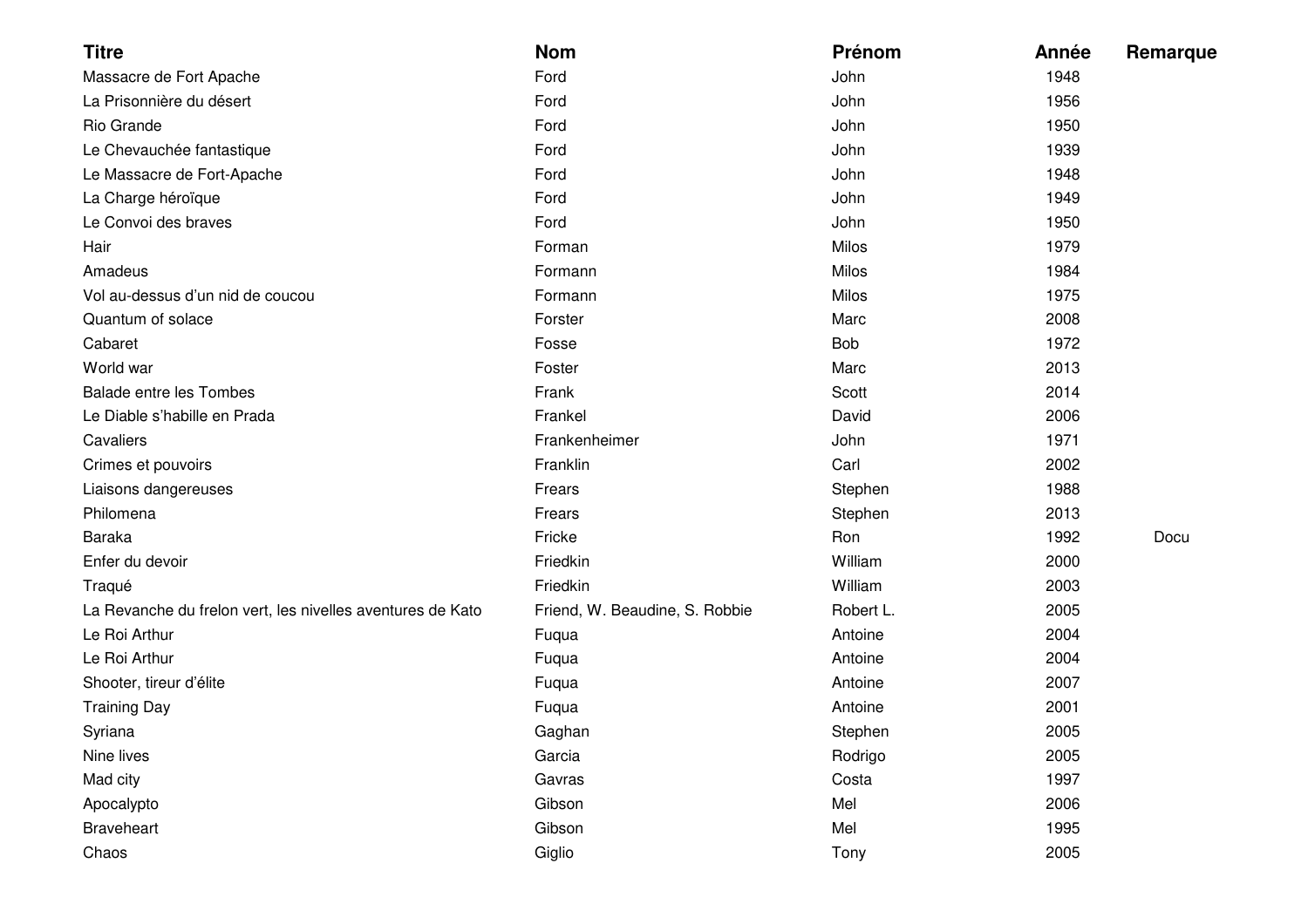| <b>Titre</b>                                        | <b>Nom</b>                              | Prénom        | Année | Remarque |
|-----------------------------------------------------|-----------------------------------------|---------------|-------|----------|
| <b>Brazil</b>                                       | Gilliam et Terry Jones                  | Terry         | 1985  |          |
| Monty Python Sacré Graal                            | Gilliam et Terry Jones                  | Terry         | 1975  |          |
| Las vegas parano                                    | Gillian                                 | <b>Terry</b>  | 1998  |          |
| Le Traitre du Far West                              | Gilmore                                 | <b>Stuart</b> | 1946  |          |
| Amours chiennes                                     | Gonzalez Inarritu                       | Alejandro     | 2000  |          |
| La Défense Louijine                                 | Gorris                                  | Marleen       | 2001  |          |
| L'Ange et le mal                                    | Grant                                   | James Edward  | 1934  |          |
| Négociateur                                         | Gray                                    | F. Gary       | 1998  |          |
| Ombre blanche                                       | Gray                                    | John          | 1996  |          |
| Que justice soit faite                              | Gray                                    | F. Gary       | 2009  |          |
| Be Natural, l'histoire cachée d'Alice Guy-Blaché    | Green                                   | Pamela B.     | 2018  |          |
| La Mort dans la peau                                | Greengrass                              | Paul          | 2004  |          |
| Alabama Monroe                                      | Groeningen van                          | Felix         | 2012  |          |
| Innamorarsi                                         | Grosbard                                | Ulu           | 1984  |          |
| Kill the Gringo                                     | Grunberg                                | Adrian        | 2012  |          |
| Apocalypse la 2ème guerre mondiale - séries 6 films | Guillaud, de Turème, Clarke et Costelle |               | 2009  |          |
| La Tour infernale                                   | Guillermin                              | John          | 1974  |          |
| War zone                                            | Gutman                                  | Nathaniel     | 1987  |          |
| Parker                                              | Hackford                                | Taylor        | 2013  |          |
| Dans la vallée d'Elah                               | Haggis                                  | Paul          | 2006  |          |
| <b>Gilbert Grape</b>                                | Hallström                               | Lasse H       | 1994  |          |
| Un Havre de paix                                    | Hallström                               | Lasse         | 2018  |          |
| Polly et moi                                        | Hamburg                                 | John          | 2004  |          |
| Goldfinger                                          | Hamilton                                | Guy           | 1964  |          |
| Vivre et laisser mourir                             | Hamilton                                | Guy           | 1973  |          |
| Lucky you                                           | Hanson                                  | Curtis        | 2007  |          |
| Die Hard, 58 minutes pour vivre                     | Harlin                                  | Renny         | 1990  |          |
| Appaloosa                                           | Harris                                  | Ed            | 2008  |          |
| Sans compromis                                      | Harvey                                  | Aaron         | 2010  |          |
| Guerre des Mondes                                   | Haskin                                  | <b>Byron</b>  | 1953  |          |
| La Conquête de l'ouest                              | Hataway, Ford, Marshall                 |               | 1962  |          |
| Cent dollars pour un shérif                         | Hathaway                                | Henry         | 1969  |          |
| Cinq cartes à abattre                               | Hathaway                                | Henry         | 1968  |          |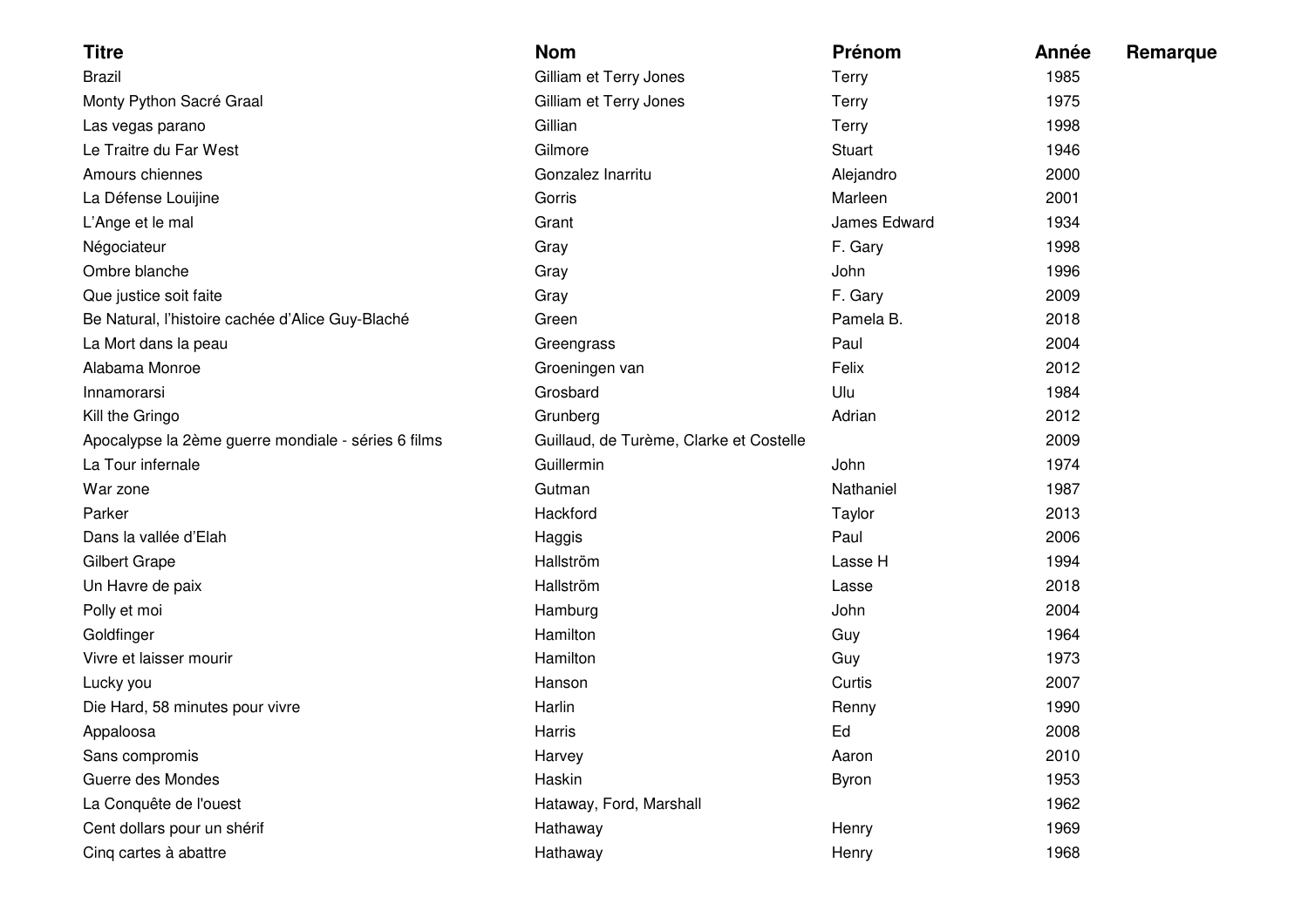| <b>Titre</b>                             | <b>Nom</b> | Prénom       | Année | Remarque      |
|------------------------------------------|------------|--------------|-------|---------------|
| Le Grand Sam                             | Hathaway   | Henry        | 1960  |               |
| Nevada Smith                             | Hathaway   | Henry        | 1966  |               |
| Quatre filles de Katie Elder             | Hathaway   | Henry        | 1965  |               |
| Le Jardin du diable                      | Hathaway   | Henri        | 1954  |               |
| La Captive aux yeux clairs               | Hawks      | Howard       | 1952  |               |
| Eldorado                                 | Hawks      | Howard       | 1966  |               |
| Hatari                                   | Hawks      | Howard       | 1962  |               |
| Rio Bravo                                | Hawks      | Howard       | 1959  |               |
| Rio Lobo                                 | Hawks      | Howard       | 1970  |               |
| Seuls les Anges ont des ailes            | Hawks      | Howard       | 1939  | Coffret 2 DVD |
| Payback                                  | Helgeland  | <b>Brian</b> | 1999  |               |
| Les Couleurs du désert                   | Higgin     | Howard       | 1931  |               |
| Butch Cassidy et le Kid                  | Hill       | George Roy   | 1969  |               |
| Gang des frères jaunes                   | Hill       | Walter       | 1980  |               |
| La Kermesse des Anges                    | Hill       | Georges Roy  | 1975  |               |
| Des Hommes sans loi                      | Hillcoat   | John         | 2012  |               |
| The Proposition                          | Hillcoat   | John         | 2005  |               |
| La Route                                 | Hillcoat   | John         | 2009  |               |
| Complot de famille                       | Hitchock   | Alfred       | 1976  |               |
| Fenêtre sur cour                         | Hitchock   | Alfred       | 1954  |               |
| L'Homme qui en savait trop               | Hitchock   | Alfred       | 1956  |               |
| June et le paon                          | Hitchock   | Alfred       | 1930  |               |
| La Mort aux trousses                     | Hitchock   | Alfred       | 1959  |               |
| Les Oiseaux                              | Hitchock   | Alfred       | 1963  |               |
| Quand Hollywood tourne à la              | Hitchock   | Alfred       |       |               |
| Quatre de I Espionnage                   | Hitchock   | Alfred       | 1936  |               |
| Hart's War                               | Hoblit     | Gregory      | 2002  |               |
| <b>Get Carter</b>                        | Hodges     | Mike         | 1971  |               |
| Le Jardin secret                         | Holland    | Agnieszka    | 1993  |               |
| Détention secrète                        | Hood       | Gavin        | 2007  |               |
| Colors                                   | Hopper     | Denis        | 1988  |               |
| Easy Rider                               | Hopper     | Dennis       | 1969  |               |
| L'inspecteur Harry est la dernière cible | Horn van   | <b>Buddy</b> | 1988  |               |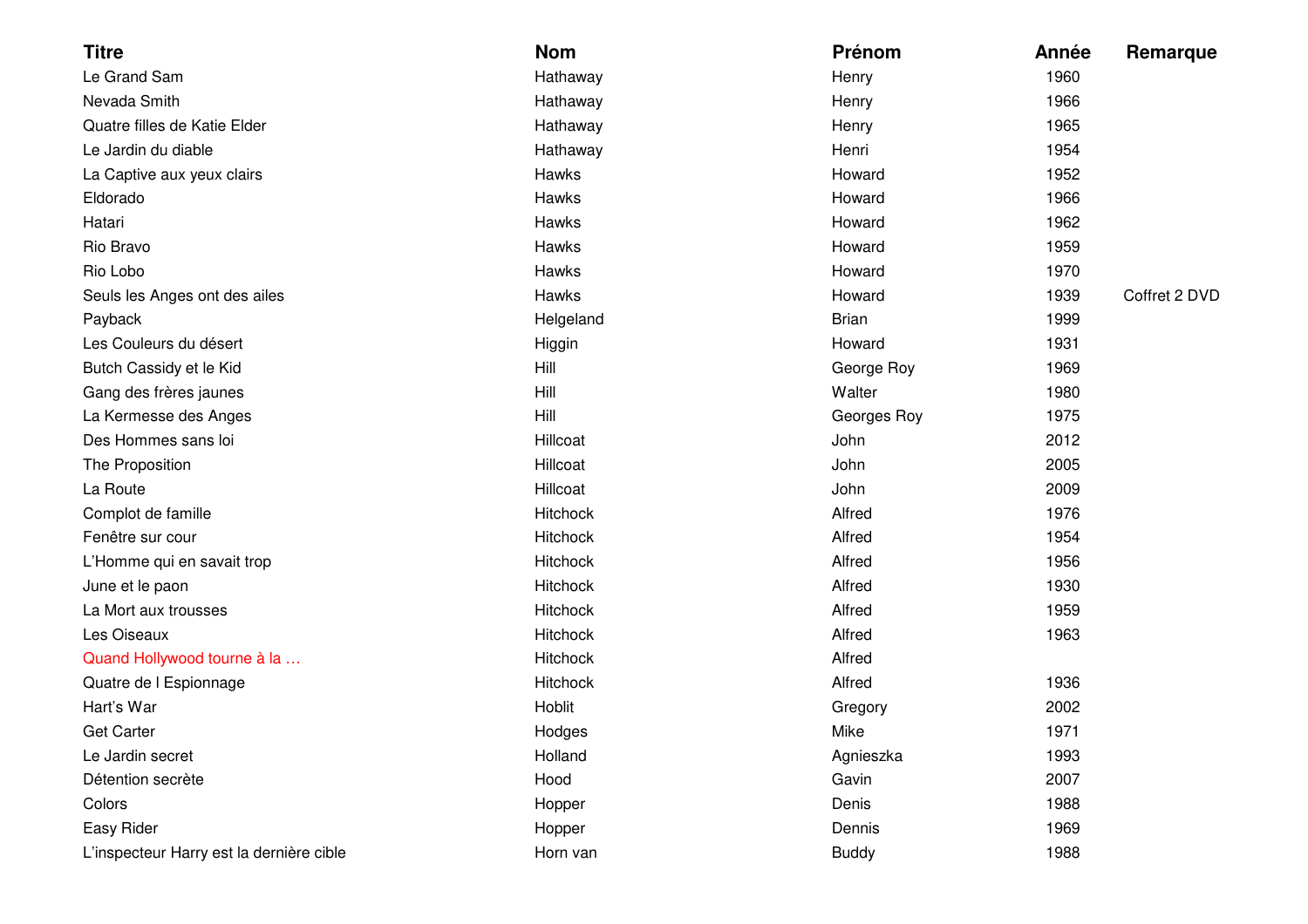| <b>Titre</b>                    | <b>Nom</b>   | Prénom             | Année | Remarque |
|---------------------------------|--------------|--------------------|-------|----------|
| Ange & Démons                   | Howard       | Ron                | 2009  |          |
| Da Vinci Code                   | Howard       | Ron                | 2006  |          |
| Les Disparues                   | Howard       | Ron                | 2003  |          |
| Un Homme d'exception            | Howard       | Ron                | 2001  |          |
| Horizons lointains              | Howard       | Andrzej            | 1992  |          |
| Swimming with sharks            | Huang        | Georges            | 1994  |          |
| Jacknife                        | Hugh         | David              | 1989  |          |
| Expendales 3                    | Hughes       | Patrick            | 2014  |          |
| From Hell                       | Hughes       | Albert et Allen    | 2001  |          |
| <b>Brocken City</b>             | Hugues       | Allen              | 2013  |          |
| Le Faucon maltais               | Huston       | John               | 1941  |          |
| L'Homme qui voulut être roi     | Huston       | John               | 1975  |          |
| L'Honneur des Prizzi            | Huston       | John               | 1985  |          |
| <b>Misfits</b>                  | Huston       | John               | 1960  |          |
| Le Trésor de la Sierra Madre    | Huston       | John               | 1948  |          |
| Le Vent de la plaine            | Huston       | John               | 1960  |          |
| La Nuit des juges               | Hyams        | Peter              | 1983  |          |
| Birdman                         | Inaritu      | Alejandro          | 2014  |          |
| <b>Babel</b>                    | Inarritu     | Alejandro Gonzalez | 2006  |          |
| Bodyguard                       | Jackson      | <b>Mick</b>        | 1992  |          |
| Monster                         | Jenkins      | Patty              | 2003  |          |
| Wonder Woman 1984               | Jenkins      | Patty              | 2020  |          |
| <b>Alien Resurrection</b>       | Jeunet       | Jean-Pierre        | 1997  |          |
| F. I. S. T.                     | Jewison      | Norman             | 1978  |          |
| Le Kid de Cincinnati            | Jewison      | Norman             | 1965  |          |
| La Vengeance froide             | Joanou       | Phil               | 1996  |          |
| Mission                         | Joffé        | Roland             | 1986  |          |
| Noces funèbres                  | Johnson      | Mike               | 2004  |          |
| Wolfman                         | Johnston     | Joe                | 2010  |          |
| The Confession                  | Jones        | David Hugh         | 1999  |          |
| Her                             | Jonze        | Spike              | 2013  |          |
| Emeute à Brooklyn               | Kagan        | Jérémy             | 2002  |          |
| <b>Ballistic Ecks vs. Sever</b> | Kaosayananda | Wych               | 2002  |          |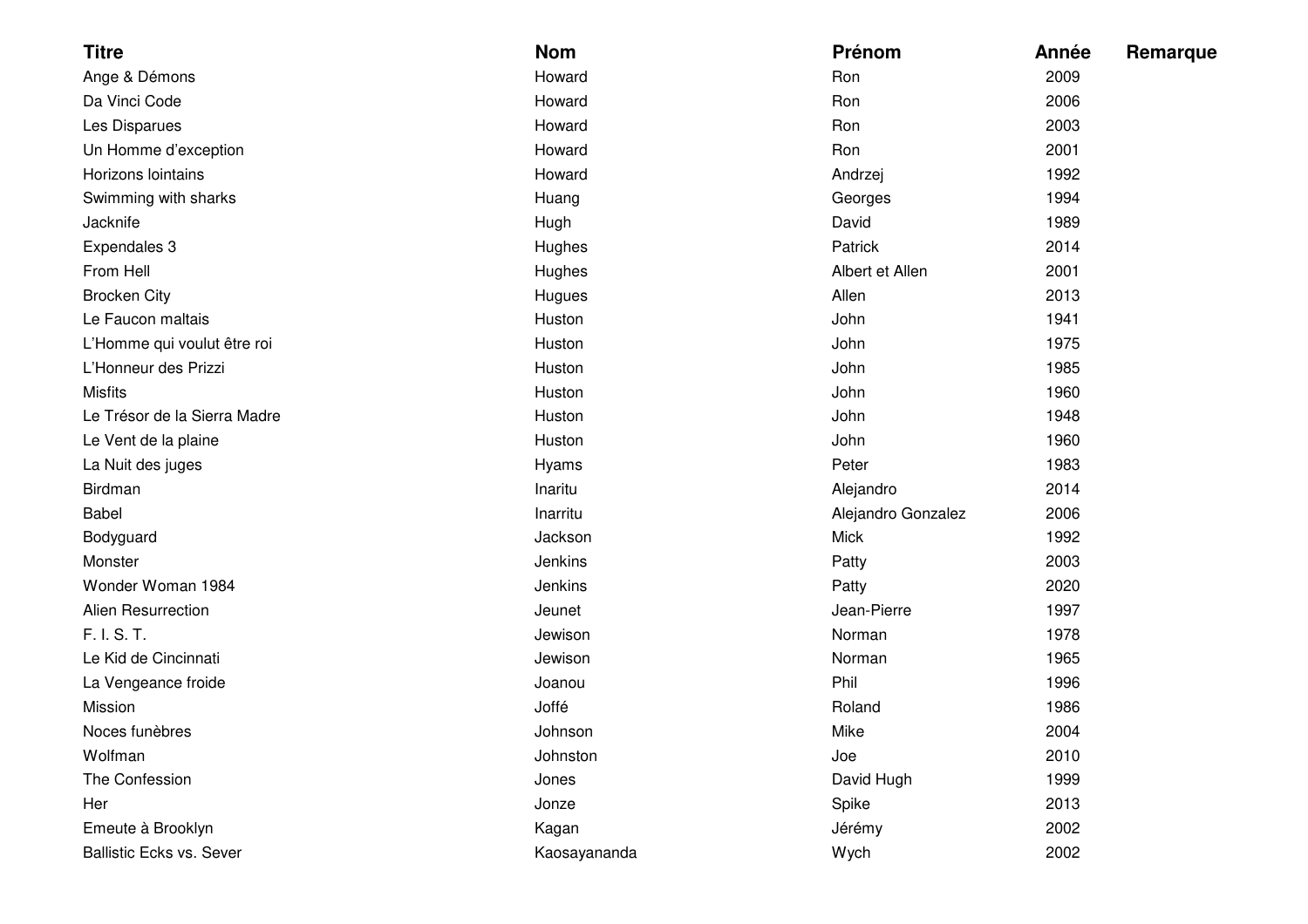| <b>Titre</b>                                      | <b>Nom</b>          | Prénom          | Année | Remarque |
|---------------------------------------------------|---------------------|-----------------|-------|----------|
| <b>Bad Cop</b>                                    | Kaufman             | William         | 2010  |          |
| Henry et June                                     | Kaufman             | Philip          | 1990  |          |
| Soleil levant                                     | Kazfman             | Philip          | 1993  |          |
| Les Bérets verts                                  | Kellog & John Wayne | Ray             | 1968  |          |
| Caravane de feu                                   | Kennedy             | <b>Burt</b>     | 1967  |          |
| La Vengeance du Shérif                            | Kennedy             | <b>Burt</b>     | 1969  |          |
| Elisabeth                                         | Kepur               | Shekhar         | 1998  |          |
| L'Affaire CIA                                     | Keusch              | Michael         | 2006  |          |
| Killing Point                                     | King                | Jeff            | 2008  |          |
| New York, Battlegroud                             | Kirmizigül          | Mashun          | 2012  |          |
| La Dernière Preuve                                | Kleiser             | Randal          | 1998  |          |
| Fenêtre secrète                                   | Koepp               | David           | 2004  |          |
| Contrebande                                       | Kormakur            | <b>Baltasar</b> | 2012  |          |
| The Big bang                                      | Krantz              | Donald          | 2010  |          |
| <b>Full Metal Jacket</b>                          | Kubrick             | Stanley         | 1987  |          |
| Le Chasseur                                       | Kulik               | <b>Buzz</b>     | 1980  |          |
| La Forêt contre attaque                           | Kumble              | Roger           | 2012  |          |
| Girlfight                                         | Kusana              | Karyn           | 2000  |          |
| Ce que pensent les hommes                         | Kwapis              | Ken             | 2009  |          |
| Miracle en Alaska                                 | Kwapis              | Ken             | 2012  |          |
| <b>Blues Brothers</b>                             | Landis              | John            | 1997  |          |
| Metropolis                                        | Lang                | Fritz           | 1927  |          |
| La Nuit du chasseur                               | Laughton            | Charles         | 1955  |          |
| Violence à Jericho                                | Lave                | Arnold          | 1967  |          |
| Le Come Back à la recherche de la nouvelle gloire | Lawrence            | Marc            | 2007  |          |
| Je suis une légende                               | Lawrence            | Francis         | 2007  |          |
| Un Monde meilleur                                 | Leder               | Mimi            | 2000  |          |
| Inside Man                                        | Lee                 | Spike           | 2006  |          |
| Mo' Better blues                                  | Lee                 | Spike           | 2007  |          |
| Vingt quatre heures avant la nuit                 | Lee                 | Spike           | 2003  |          |
| La Dernière Légion                                | Lefler              | Doug            | 2007  |          |
| Le Bon, la Brute et le Truand                     | Leone               | Sergio          | 1966  |          |
| Il était une fois dans l'Ouest                    | Leone               | Sergio          | 1968  |          |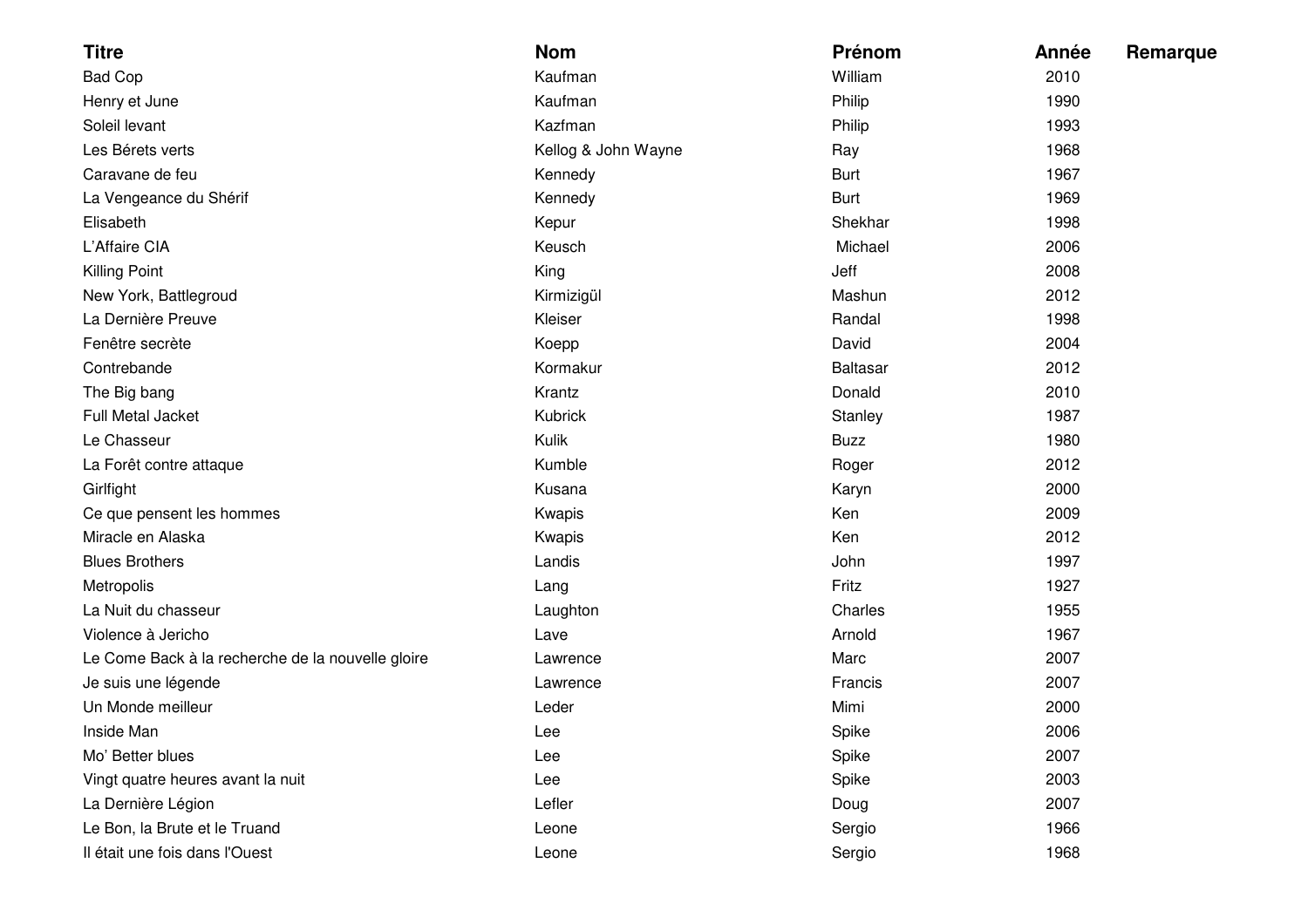| <b>Titre</b>                                        | <b>Nom</b>  | Prénom        | Année | Remarque |
|-----------------------------------------------------|-------------|---------------|-------|----------|
| et Pour quelques dollars de plus                    | Leone       | Sergio        | 1965  |          |
| Hors de portée, out of reach                        | Leonetti    | Jean-Baptiste | 2014  |          |
| <b>Blitz</b>                                        | Lester      | Elliott       | 2011  |          |
| Choc des Titans                                     | Leterrier   | Louis         | 2010  |          |
| Insaisissables                                      | Leterrier   | Louis         | 2013  |          |
| La Haine des desperados                             | Levin       | Henry         | 1969  |          |
| Rain Man                                            | Levinson    | <b>Barry</b>  | 1998  |          |
| Sleepers                                            | Levinson    | <b>Barry</b>  | 1996  |          |
| La Mémoire dans la peau                             | Liman       | Doug          | 1998  |          |
| Mr. & Mrs. Smith                                    | Liman       | Doug          | 2005  |          |
| Fast & Furious 5                                    | Lin         | Justin        | 2011  |          |
| Désigné pour mourir                                 | Little      | Dwight H.     | 1990  |          |
| <b>Black Jack</b>                                   | Loach       | Ken           | 1979  |          |
| Firewall                                            | Loncraine   | Richard       | 2006  |          |
| Cérémonie secrète                                   | Losey       | Joseph        | 1969  |          |
| Justice de l'Ouest                                  | Ludwig      | Edward        | 1963  |          |
| <b>Takers</b>                                       | Luessenhop  | John          | 2010  |          |
| Roméo & Juliet                                      | Luhmann     | Baz           | 1996  |          |
| Australia                                           | Luhrmann    | Bad           | 2008  |          |
| Child's Play (les yeux de Satan)                    | Lumet       | Sidney        | 1972  |          |
| La Colline des hommes perdus                        | Lumet       | Sidney        | 1965  |          |
| Serpico                                             | Lumet       | Sidney        | 1973  |          |
| Les Vigilantes 2                                    | Lustig      | William       | 1981  |          |
| Sailor & Lula                                       | Lynch       | David         | 1990  |          |
| Predator                                            | Mac Tiernan | John          | 1987  |          |
| L'Aigle de le 9ème légion                           | Macdonald   | Kevin         | 2011  |          |
| Le Dernier roi d'Ecosse (the last King of Scotland) | Macdonald   | Kevin         | 2006  |          |
| Ted                                                 | MacFarlane  | Seth          | 2012  |          |
| A Very british gangster                             | Macintyre   | Donald        | 2006  |          |
| Shakespare in love                                  | Madden      | John          | 1998  |          |
| Infernal affairs                                    | Mak         | Alan          | 2002  |          |
| The New World                                       | Malick      | Terence       | 2005  |          |
| Thin Red Line                                       | Malick      | Terence       | 1998  |          |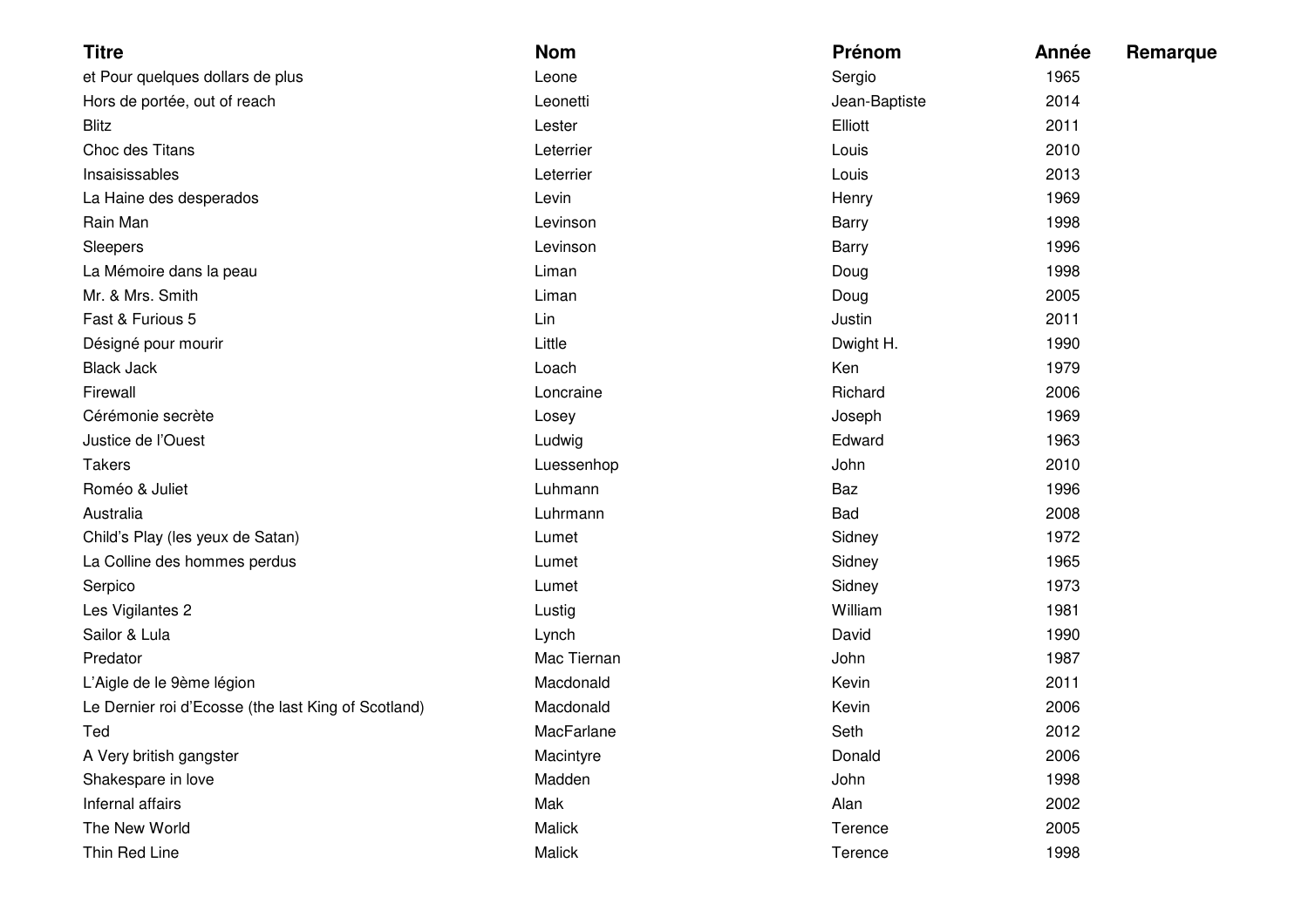| <b>Titre</b>                       | <b>Nom</b>            | Prénom       | Année | Remarque |
|------------------------------------|-----------------------|--------------|-------|----------|
| La ligne rouge                     | Malik                 | Terence      | 1998  |          |
| Echec et mort                      | Malmuth               | <b>Bruce</b> | 1990  |          |
| Night and Day                      | Mangold               | James        | 2010  |          |
| <b>HEAT</b>                        | Mann                  | Michael      | 1995  |          |
| Marché de brutes                   | Mann                  | Anthony      | 1948  |          |
| <b>Public Enemies</b>              | Mann                  | Michael      | 2009  |          |
| La Ruée vers l'Ouest               | Mann                  | Anthony      | 1960  |          |
| Winchester                         | Mann                  | Anthony      | 1950  |          |
| La Brute et le karaté              | Margheriti            | Antonio      | 1974  |          |
| L'Amazone aux yeux verts           | Marin                 | Edwin L.     | 1944  |          |
| Too young to die                   | Markowitz             | Robert       | 1990  |          |
| Rawhide 1                          | Marquis Warren        | Charles      | 1958  |          |
| Rawhide 2                          | Marquis Warren        | Charles      | 1958  |          |
| Rawhide 3                          | Marquis Warren        | Charles      | 1959  |          |
| Rawhide 4                          | Marquis Warren        | Charles      | 1959  |          |
| Happy New Year                     | Marshall              | Garry        | 2011  |          |
| Mémoire d'une geisha               | Marshall              | Rob          | 2005  |          |
| Les Piliers du ciel                | Marshall              | Georges      | 1956  |          |
| Pretty Woman                       | Marshall              | Garry        | 1990  |          |
| La Terre sans pardon               | Maté                  | Rudolph      | 1957  |          |
| Calvary                            | Mc Donald             | John Michael | 2014  |          |
| Die Hard, Piège de cristal         | Mc Tiernan            | John         | 1988  |          |
| Die Hard, une journée en enfer     | Mc Tiernan            | John         | 1995  |          |
| Thomas Crown                       | Mc Tiernan            | John         | 1999  |          |
| Soupe au canard                    | McCarey               | Leo          | 1933  |          |
| In Bruges                          | McDonagh              | Martin       | 2008  |          |
| The Guard, l'Irlandais             | McDonagh              | John Michael | 2011  |          |
| Three Days to kill, tuer ou mourir | <b>McGinty Nichol</b> | Joseph       | 2014  |          |
| Killer elite                       | McKendry              | Gary         | 2011  |          |
| Chisum                             | McLaglen              | Andrew V.    | 1970  |          |
| Les Cordes de la potence           | McLaglen              | Andrew V.    | 1973  |          |
| Les Géants de l'Ouest              | McLaglen              | Andrew V.    | 1969  |          |
| Mc Lintock                         | McLaglen              | Andrew V.    | 1963  |          |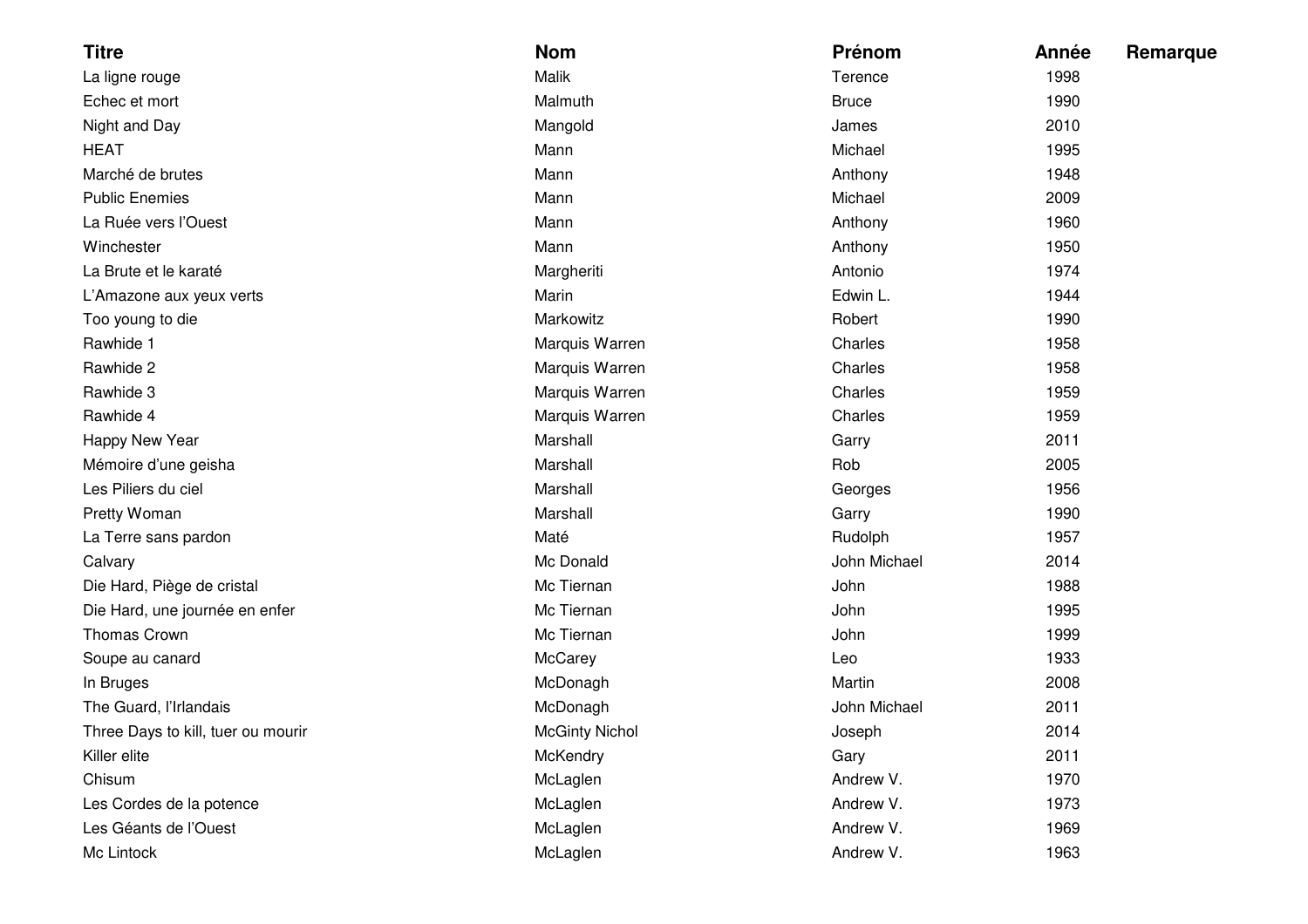| <b>Titre</b>                          | <b>Nom</b>    | Prénom        | Année | Remarque  |
|---------------------------------------|---------------|---------------|-------|-----------|
| Rancho bravo                          | McLaglen      | Andrew V      | 1966  |           |
| Shenandoah                            | McLaglen      | Andrew V.     | 1965  |           |
| Sans issue                            | Mechri El     | Mabrouk       | 2012  |           |
| En eaux troubles                      | Mendeluk      | Georges       | 2009  |           |
| <b>American Beauty</b>                | Mendes        | Sam           | 1999  |           |
| Les Sentiers de la perdition          | Mendes        | Sam           | 2002  |           |
| Skyfall 007                           | Mendes        | Sam           | 2012  |           |
| Coups de foudre à Notting Hill        | Michell       | Roger         | 1999  |           |
| Bible et un fusil                     | Millar        | <b>Stuart</b> | 1975  |           |
| Mad Max                               | Miller        | George        | 1979  |           |
| Mad Max 2                             | Miller        | George        | 1981  |           |
| Mad Max au delà du Dôme de Tonnerre   | Miller        | George        | 1985  |           |
| Prête à tuer                          | Miller        | Michael       | 1988  |           |
| The Spirit                            | Miller        | Franck        | 2008  | 2 DVD     |
| Age difficile obscur                  | <b>Mills</b>  | Mike          | 2005  |           |
| Le Manoir hanté                       | Minkoff       | Rob           | 2003  |           |
| <b>Little New York</b>                | Monaco de     | James         | 2009  |           |
| La Vie de Brian                       | Monthy Phyton |               | 1979  |           |
| Le Sens de la Vie                     | Monthy Python |               | 1983  |           |
| <b>Bowling for Columbine</b>          | Moore         | Michael       | 2002  |           |
| Fahrenheit 9/11                       | Moore         | Michael       | 2004  |           |
| Die Hard, belle journée pour mourir   | Moore         | John          | 2013  |           |
| Max Payne                             | Moore         | John          | 2008  |           |
| Dawson City, le temps supendu         | Morrison      | Bill          | 2016  | film muet |
| Falling                               | Mortensen     | Viggo         | 2021  |           |
| Paul                                  | Mottola       | Greg          | 2011  |           |
| Mange prie aime                       | Murphy        | Ryan          | 2010  |           |
| Piège à grande vitesse                | Murphy        | Geoff         | 1995  |           |
| Trois cents (300)                     | Murro         | Noam          | 2004  |           |
| Bataille de la vallée du diable       | Nelson        | Ralph         | 1966  |           |
| Donnie Brasco                         | Newell        | Mike          | 1997  |           |
| Prince of Persia, les sables du temps | Newell        | Mike          | 2010  |           |
| Quatre mariages & un Enterrement      | Newell        | Mike          | 2004  |           |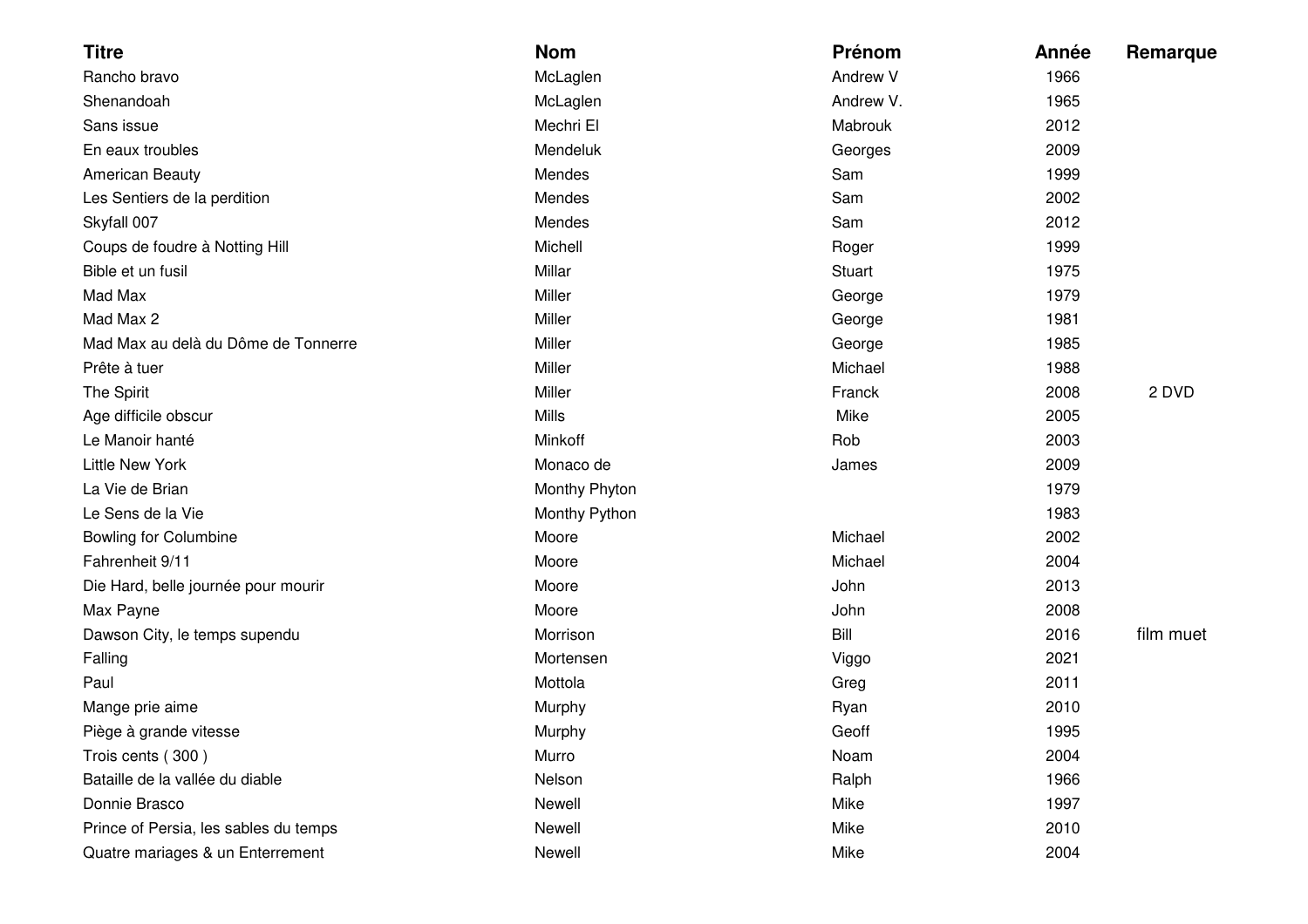| <b>Titre</b>                           | <b>Nom</b>  | Prénom             | Année | <b>Remarque</b> |
|----------------------------------------|-------------|--------------------|-------|-----------------|
| Closer                                 | Nichols     | Mike               | 2004  |                 |
| En route pour le Sud                   | Nicholson   | Jack               | 1978  |                 |
| <b>Batman Begins</b>                   | Nolan       | Christopher        | 2005  |                 |
| Chevalier noir                         | Nolan       | Christopher        | 2008  |                 |
| Inception                              | Nolan       | Christopher        | 2010  |                 |
| Insomnia                               | Nolan       | Christopher        | 2002  |                 |
| La Ligue des gentlemen extraordinaires | Nottington  | Stephen            | 2003  |                 |
| <b>Destination Londres</b>             | Olsen       | Ashley             | 2001  |                 |
| Joyeuses funérailles                   | Oz          | Franck             | 2007  |                 |
| Impasse                                | Palma de    | <b>Brian</b>       | 2004  |                 |
| Les Incorruptible                      | Palma de    | <b>Brian</b>       | 1987  |                 |
| Obsession                              | Palma de    | <b>Brian</b>       | 1976  |                 |
| Scarface                               | Palma de    | <b>Brian</b>       | 1983  |                 |
| Snake Eyes                             | Palma de    | <b>Brian</b>       | 1998  |                 |
| <b>Birdy</b>                           | Parker      | Alan               | 1984  |                 |
| <b>Midnight Express</b>                | Parker      | Alan               | 1978  |                 |
| La Vie de David                        | Parker      | Alan               | 2003  |                 |
| <b>Attraction fatale</b>               | Parkhill    | Matthew            | 2003  |                 |
| Nebraska                               | Payne       | Alexande           | 2013  |                 |
| Side ways                              | Payne       | Alexander          | 2004  |                 |
| Coups de feu dans la sierra            | Peckinpah   | Sam                | 1962  |                 |
| Croix de fer                           | Peckinpah   | Sam                | 1977  |                 |
| Guet-Apens                             | Peckinpah   | Sam                | 1972  |                 |
| La Horde sauvage                       | Peckinpah   | Sam et Walon Green | 1969  |                 |
| New Mexico                             | Peckinpah   | Sam                | 1961  |                 |
| Pat Garret et Billy the Kid            | Peckinpah   | Sam                | 1973  |                 |
| New Jack City                          | Peebles van | Mario              | 1991  |                 |
| Boys don't cry                         | Peirce      | Kimberly           | 1999  |                 |
| Le Gaucher                             | Penn        | Arthur             | 1958  |                 |
| Into the Wild                          | Penn        | Sean               | 2007  |                 |
| Little big man                         | Penn        | Arthur             | 1970  |                 |
| The Pledge                             | Penn        | Sean               | 2001  |                 |
| Will                                   | Perry       | Eileen             | 2011  |                 |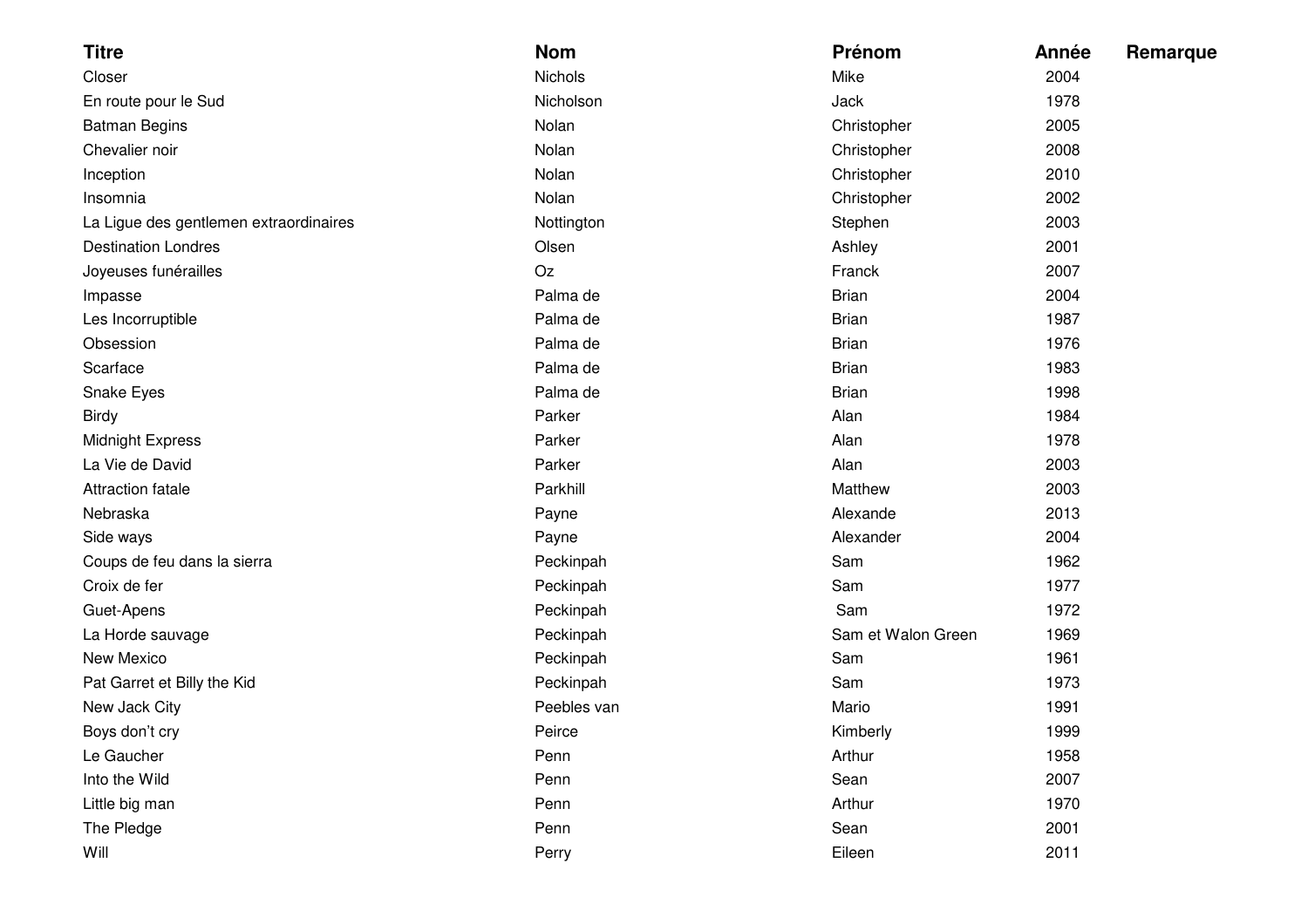| <b>Titre</b>                          | <b>Nom</b> | Prénom       | Année | Remarque |
|---------------------------------------|------------|--------------|-------|----------|
| Dans la ligne de mire                 | Petersen   | Wolfgang     | 1993  |          |
| En pleine tempête                     | Petersen   | Wolfgang     | 2000  |          |
| Troie                                 | Petersen   | Wolfgang     | 2004  |          |
| Bienvenue à Mooseport                 | Petrie     | Donald       | 2004  |          |
| Comment se faire larguer en 10 leçons | Petrie     | Donald       | 2002  |          |
| Date limite                           | Philips    | Todd         | 2010  |          |
| Very Bad Trip 2                       | Philips    | Peter        | 2011  |          |
| Le Pianiste                           | Polansky   | Roman        | 2002  |          |
| Chasseurs de scalp                    | Pollack    | Sydney       | 1968  |          |
| Havana                                | Pollack    | Sydney       | 1990  |          |
| On achève bien les chevaux            | Pollack    | Sydney       | 1969  |          |
| Out of Africa                         | Pollack    | Sydney       | 1986  |          |
| Pendez-les haut et court              | Post       | Ted          | 2005  |          |
| Garage Days                           | Proyas     | Alex         | 2002  |          |
| I, Robot                              | Proyas     | Alex         | 2004  |          |
| Pour l'Amour du Jeu                   | Raini      | Sam          | 1998  |          |
| Mafia blues 2, la rechute             | Ramis      | Harold       | 2002  |          |
| Dragon Rouge                          | Ratner     | <b>Brett</b> | 2002  |          |
| Tolérance zéro 2                      | Reed       | <b>Tripp</b> | 2007  |          |
| <b>River of Grass</b>                 | Reichardt  | Kelly        | 1994  |          |
| Douze rounds 2, reloaded              | Reiné      | Roel         | 2013  |          |
| L'Affaire Chelsea Deardon             | Reitman    | Yvan         | 1986  |          |
| <b>Tristan et Yseult</b>              | Reynolds   | Kevin        | 2006  |          |
| Snatch                                | Ritchie    | Guy          | 2000  |          |
| Hombre                                | Ritt       | Ron          | 1967  |          |
| Mon Beau-père et moi                  | Roach      | Jay          | 2000  |          |
| Les Experts                           | Robinson   | Phil Alden   | 1992  |          |
| Nuit en enfer                         | Rodriguez  | Robert       | 1996  |          |
| Captain Fantastic                     | Ross       | Matt         | 2016  |          |
| Mad killer                            | Rossi      | Leo          | 2005  |          |
| Fièvre noire                          | Roth       | Eli          | 2002  |          |
| Ombre chinoise                        | Ruiz       | Raoul        | 1982  |          |
| Les Rois du Désert                    | Russel     | David O.     | 1999  |          |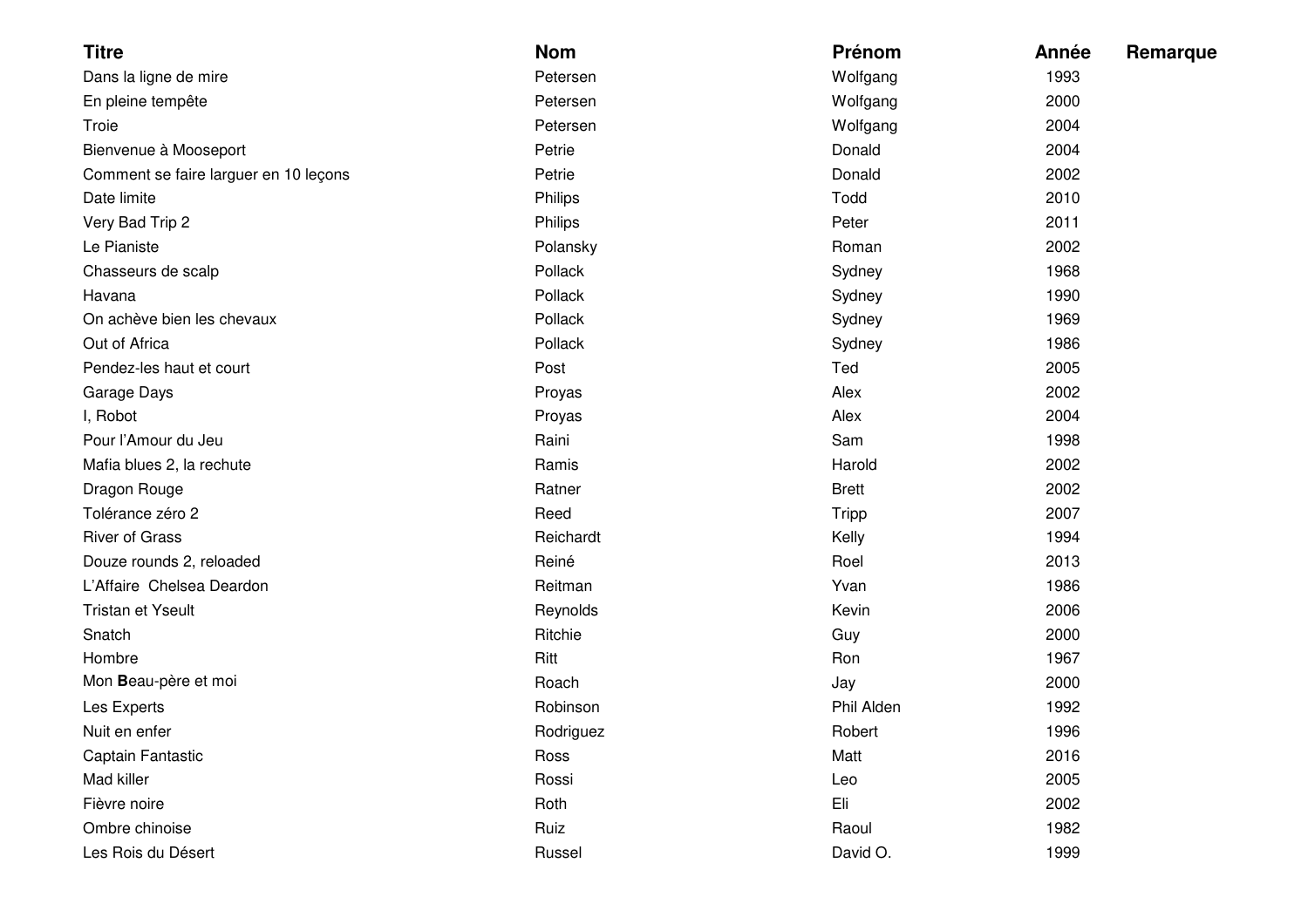| <b>Titre</b>                         | <b>Nom</b> | Prénom                 | Année | Remarque |
|--------------------------------------|------------|------------------------|-------|----------|
| Les Cowboys                          | Rydell     | Mark                   | 1971  |          |
| Survivant                            | Sagal      | <b>Boris</b>           | 1971  |          |
| Largo Winch II                       | Salle      | Jérôme                 | 2011  |          |
| Zulu                                 | Salle      | Jérôme                 | 2013  |          |
| <b>Brooklyn Secret</b>               | Sandocal   | Isabel                 | 2019  |          |
| Gerry                                | Sant van   | Gus                    | 2002  |          |
| RepoMen                              | Sapochnik  | Miguel                 | 2010  |          |
| Point limite zéro                    | Sarafian   | Richard C.             | 1971  |          |
| Hannibal Lecter, les origines du mal | Scalia     | Peter Webber et Pietro | 2007  |          |
| <b>Terror Clinic</b>                 | Schenkel   | Carl                   | 1995  |          |
| Italian for beginners                | Scherfig   | Lone                   | 2000  |          |
| Détour mortel                        | Schmid     | Rod                    | 2003  |          |
| Bad comapny                          | Schumacher | Joël                   | 2002  |          |
| Phone Game                           | Schumacher | Joël                   | 2002  |          |
| Alice n'est plus ici                 | Scorsese   | Martin                 | 1974  |          |
| Casino                               | Scorsese   | Martin                 | 1995  |          |
| Gang of New York                     | Scorsese   | Martin                 | 2002  |          |
| Les Infiltrés                        | Scorsese   | Martin                 | 2007  |          |
| Le Loup de Wall Street               | Scorsese   | Martin                 | 2013  |          |
| Les Nerfs à vifs                     | Scorsese   | Martin                 | 1991  |          |
| Shutter island                       | Scorsese   | Martin                 | 2010  |          |
| Les Affranchis                       | Scorsese   | Martin                 | 1990  | 2 DVD    |
| American gangster                    | Scott      | Ridley                 | 2007  |          |
| Blade runner                         | Scott      | Ridley                 | 1982  |          |
| Le Dernier samaritain                | Scott      | Tony                   | 1991  |          |
| Hannibal, le silence des agneaux     | Scott      | Ridley                 | 2001  |          |
| Kingdom of Heaven                    | Scott      | Ridley                 | 2005  |          |
| Man on Fire                          | Scott      | Tony                   | 2004  |          |
| Mensonges d'état                     | Scott      | Ridley                 | 2008  |          |
| Milla quatre cent nonante deux       | Scott      | Riddley                | 1992  |          |
| Seul sur mars                        | Scott      | Ridley                 | 2015  |          |
| SPY Game                             | Scott      | Tony                   |       |          |
| Thelma & Louise                      | Scott      | Ridley                 | 1991  |          |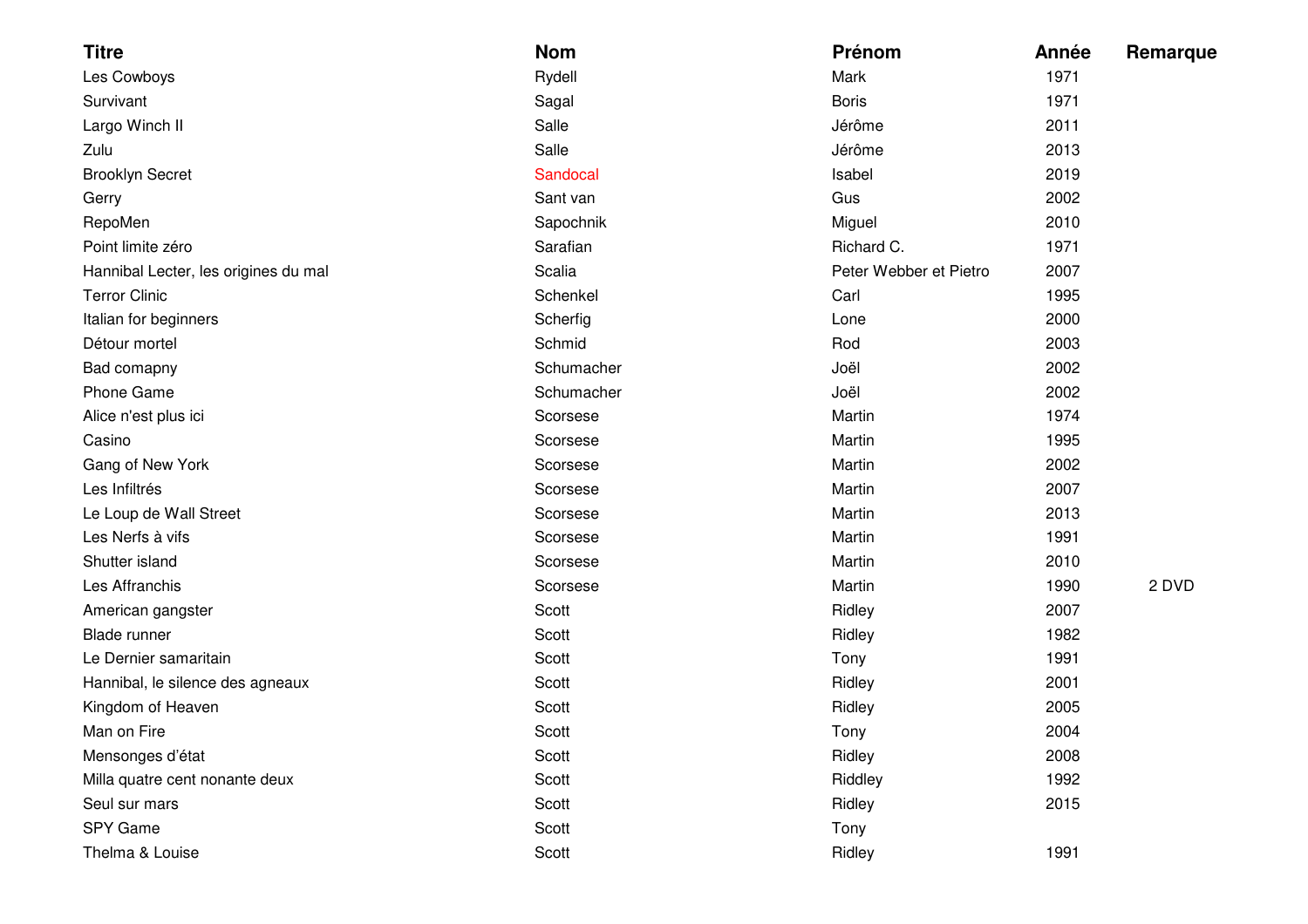| <b>Titre</b>                                        | <b>Nom</b>  | Prénom       | Année | Remarque |
|-----------------------------------------------------|-------------|--------------|-------|----------|
| Unstoppable                                         | Scott       | Tony         | 2010  |          |
| A God Year                                          | Scott       | Ridley       | 2006  |          |
| True Justice                                        | Seagal      | Steven       | 2011  |          |
| Le Premier rebelle                                  | Seiter      | William A.   | 1939  |          |
| Evan tout puissant                                  | Shadya      | Tom          | 2007  |          |
| Doute                                               | Shanley     | Patrick      | 2008  |          |
| Au nom du père                                      | Sheridan    | Jim          | 1993  |          |
| Dream House                                         | Sheridan    | Jim          | 2011  |          |
| Signes                                              | Shyamalan   | M.Nigth      | 2002  |          |
| L'Inspecteur Harry                                  | Siegel      | Don          | 1971  |          |
| L'Inspecteur Harry - Magnum force                   | Siegel      | Don          | 1971  |          |
| Sierra Torride                                      | Siegel      | Don          | 1970  |          |
| Les Désastreuses aventures des orphelins Baudelaire | Silberling  | <b>Brad</b>  | 2006  |          |
| L'Homme nommé cheval                                | Silverstein | Elliot       | 1970  |          |
| Huit minutes                                        | Simon       | Mark         | 2012  |          |
| Zebra lounge                                        | Slogan      | Karl         | 2001  |          |
| Watchmen, les gardiens                              | Snyder      | Zack         | 2009  |          |
| Ocean's Eleven                                      | Soderbergh  | Steven       | 2001  |          |
| Ocean's 13                                          | Soderbergh  | Steven       | 2007  |          |
| Sexe, mensonges & vidéo                             | Soderbergh  | Steven       | 1989  |          |
| Porte des secrets                                   | Softley     | lani         | 2005  |          |
| Van Helsing                                         | Sommers     | Stephen      | 2004  |          |
| Mystères de l'Ouest                                 | Sonnenfeld  | <b>Barry</b> | 1999  |          |
| Arrête toi si tu peux                               | Spielberg   | Steven       | 2002  |          |
| Colore viola                                        | Spielberg   | Steven       | 1985  |          |
| il faut sauver le soldat Ryan                       | Spielberg   | Steven       | 1998  |          |
| Indiana Jones                                       | Spielberg   | Steven       | 1981  |          |
| Liste de Schindler                                  | Spielberg   | Steven       | 1993  |          |
| <b>Minority Report</b>                              | Spielberg   | Steven       | 2002  |          |
| Schindler liste                                     | Spielberg   | Steven       | 1993  |          |
| Sugarland express                                   | Spielberg   | Steven       | 1974  |          |
| Expendables, unité spéciale                         | Stallone    | Sylvester    | 2010  |          |
| Expendables 2                                       | Stallone    | Sylvester    | 2012  |          |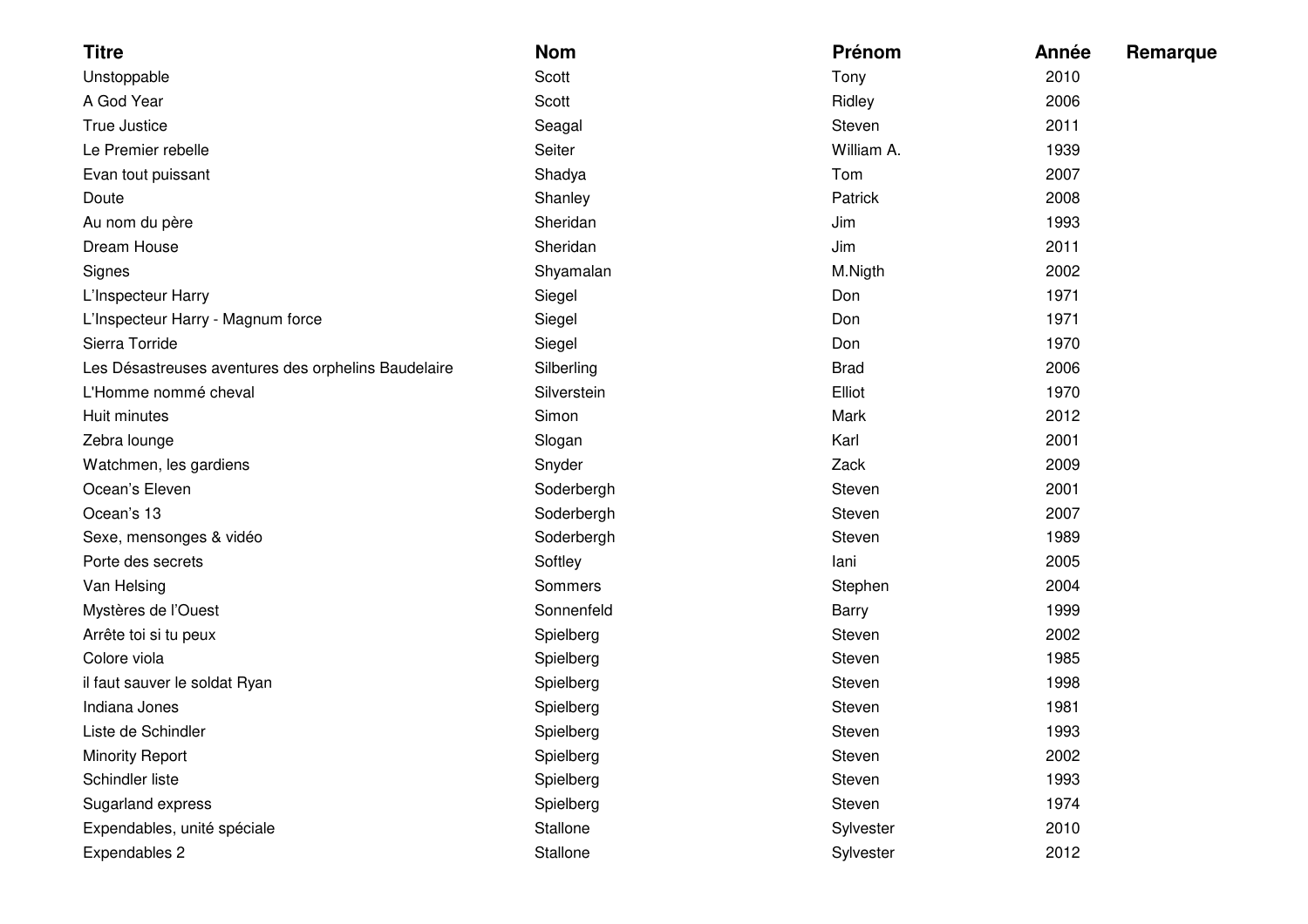| <b>Titre</b>                         | <b>Nom</b>     | Prénom         | Année | Remarque |
|--------------------------------------|----------------|----------------|-------|----------|
| Rocky II                             | Stallone       | Sylvester      | 1979  |          |
| Rocky III                            | Stallone       | Sylvester      | 1982  |          |
| Rocky IV                             | Stallone       | Sylvester      | 1985  |          |
| Rocky Balboa                         | Stallone       | Sylvester      | 2006  |          |
| Pas de pitié pour les salopards      | Stegani        | Girogio        | 1968  |          |
| Swing vote                           | <b>Stern</b>   | Joshua Michael | 2008  |          |
| Géant                                | <b>Stevens</b> | Georges        | 1956  |          |
| L'Homme des vallées perdues          | <b>Stevens</b> | Georges        | 1952  |          |
| Pale rider, le cavalier solitaire    | <b>Stevens</b> | Georges        | 1953  |          |
| Tonnerre sous les Tropiques          | <b>Stiller</b> | Ben            | 2008  |          |
| Nos Pires voisins                    | Stoller        | Nicholas       | 2016  |          |
| L'Enfer du dimanche                  | Stone          | Oliver         | 1999  |          |
| L'Enfer du dimanche                  | Stone          | Oliver         | 1999  |          |
| Savages                              | Stone          | Olivier        | 2012  |          |
| Tueurs-Nés                           | Stone          | Oliver         | 1994  |          |
| Wall Street l'argent ne dort jamais  | Stone          | Oliver         | 2010  |          |
| Les Quatre Fantastiques              | Story          | Tim            | 2005  |          |
| Sur la piste de la grande caravanne  | <b>Struges</b> | John           | 1965  |          |
| Dernier train de Gun Hill            | <b>Sturges</b> | John           | 1959  |          |
| La Grande évasion                    | <b>Sturges</b> | John           | 1963  |          |
| Joe Kidd                             | <b>Sturges</b> | John           | 1972  |          |
| Règlement de comptes à O. K. Corrail | <b>Sturges</b> | John           | 1957  |          |
| Le Retour des septs                  | <b>Sturges</b> | John           | 1966  |          |
| Les Sept mercenaires                 | <b>Sturges</b> | John           | 1960  |          |
| Sept secondes en enfer               | <b>Sturges</b> | John           | 1967  |          |
| <b>Heros Chuck Norris</b>            | Tannen         | William        | 1988  |          |
| Django unchained                     | Tarantino      | Quentin        | 2012  |          |
| Kill Bill                            | Tarantino      | Quentin        | 2001  |          |
| <b>Pulp Fiction</b>                  | Tarantino      | Quentin        | 1994  |          |
| Inglorious Basterds                  | Tarrantino     | Quentin        | 2009  |          |
| Réservoir dogs                       | Tarrantino     | Quentin        | 1992  |          |
| Dans la brume électrique             | Tavernier      | Bertrand       | 2009  |          |
| <b>Titus</b>                         | Taymor         | Julie          | 1999  |          |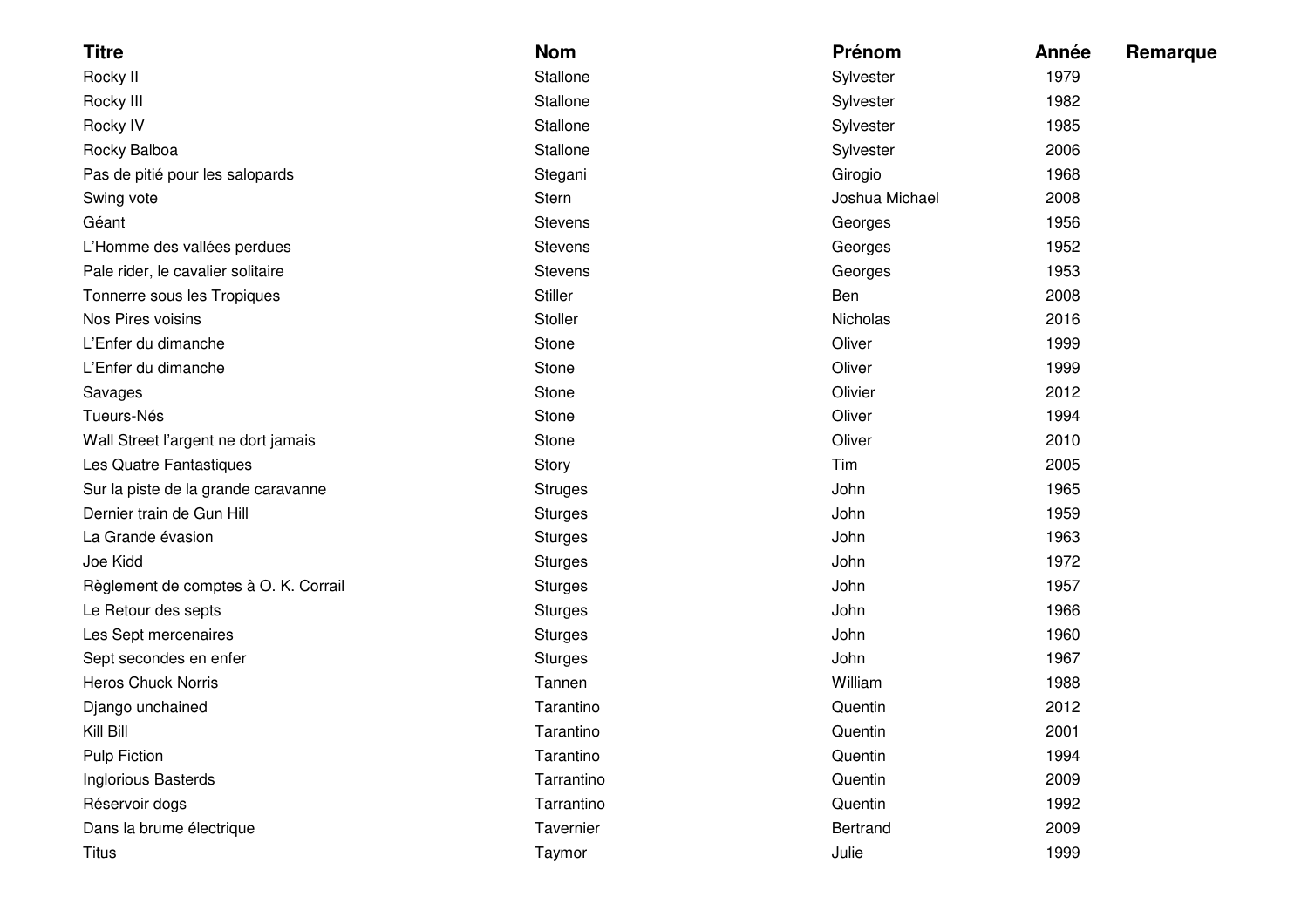| <b>Titre</b>                                      | <b>Nom</b>              | Prénom       | Année | <b>Remarque</b> |
|---------------------------------------------------|-------------------------|--------------|-------|-----------------|
| Le Diamant du Nil                                 | Teague                  | Lewis        | 1985  |                 |
| Gun                                               | Terrero                 | Jessy        | 2010  |                 |
| <b>Truck</b>                                      | Thomson                 | Chris        | 1997  |                 |
| Election 1 & 2                                    | To                      | Johnnie      | 2005  |                 |
| Le Passage du canyon                              | Tourneur                | Jacques      | 1946  |                 |
| Tequila Sunrise                                   | Towne                   | Robert       | 1988  |                 |
| Two much                                          | Trueba                  | Fernando     | 1995  |                 |
| Instinct                                          | Turteltaub              | Jon          | 1999  |                 |
| Sale môme                                         | Turteltaub              | Jon          | 2000  |                 |
| Mon Nom est personne                              | Valerii et Sergio Leone | Tonino       | 1973  |                 |
| Kingsman, the secret service                      | Vaugan                  | Matthew      | 2014  |                 |
| Le Mexicain                                       | Verbinski               | Gore         | 2001  |                 |
| Dernière légion                                   | Vinterberg              | Thomas       | 2004  |                 |
| Matrix                                            | Wachowski               | Lana         | 1999  |                 |
| Speed Racer                                       | Wachowski               | Andy         | 2008  |                 |
| Le Bagarreur du Kentucky                          | Waggner                 | Georges      | 1968  |                 |
| Nous étions soldats                               | Wallace                 | Randall      | 2002  |                 |
| Insidious                                         | Wan                     | James        | 2010  |                 |
| Alamo                                             | Wayne                   | John         | 1960  |                 |
| Le Cercle des poètes disparus                     | Weir                    | Peter        | 1989  |                 |
| Master and Commander                              | Weir                    | Peter        | 2003  |                 |
| Croisée des mondes                                | Weitz                   | Chris        | 2007  |                 |
| La Machine à explorer le temps                    | Wells, Gore Verbinski   | Simon        | 2002  |                 |
| Le Flingueur, quelqu'un doit régler les problèmes | West                    | Simon        | 2011  |                 |
| Topcops                                           | Willis                  | <b>Bruce</b> | 2010  |                 |
| <b>Drive</b>                                      | Winding Refn            | Nicholas     | 2011  |                 |
| The Killer inside me                              | Winterbottom            | Michael      | 2010  |                 |
| Ciel Rouge                                        | Wise                    | Robert       | 1948  |                 |
| Die Hard 4, retour en enfer                       | Wiseman                 | Len          | 2007  |                 |
| Les Trois Royaumes                                | Woo                     | John         | 2008  |                 |
| Volte/Face                                        | Woo                     | John         | 1997  |                 |
| Hot Fuzz                                          | Wright                  | Edgar        | 2007  |                 |
| Reviens moi                                       | Wright                  | Joe          | 2007  |                 |